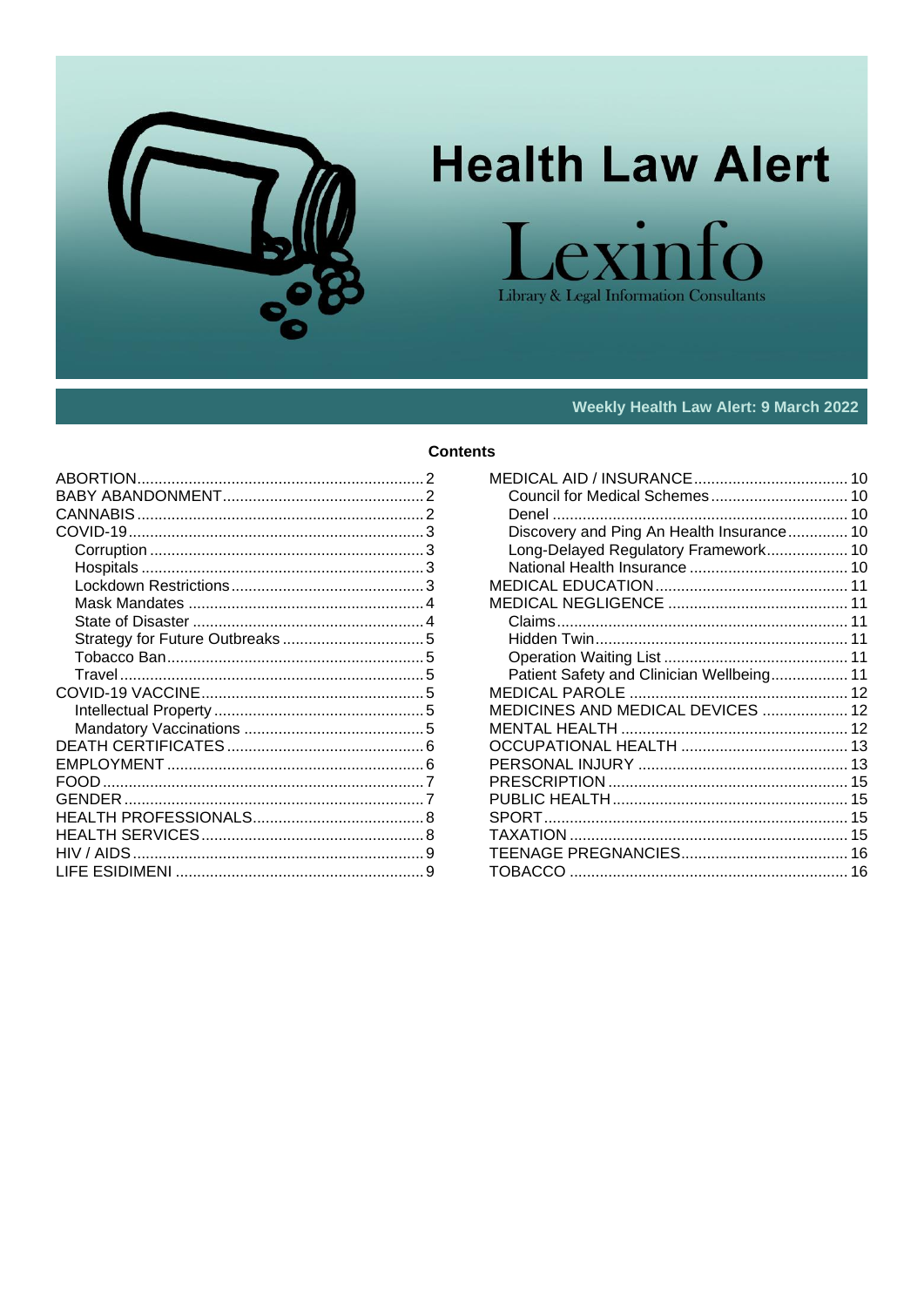

# **ABORTION**

## *Journal Article*

## **Van der Westhuizen, Carina. Late termination of pregnancy in terms of the Choice on Termination of Pregnancy Act: Lessons for South Africa from the Netherlands.**

2022 85(1) Feb Tydskrif vir Hedendaagse Romeins-Hollandse Reg p108

"The article will focus mainly on [late termination of pregnancy] in terms of the Choice Act — the termination of pregnancy after the 20th gestational week. It attempts to offer a possible solution that offers greater protection to the foetus when a termination of pregnancy is performed after the 20th gestational week. Since the Netherlands has over the years dealt extensively with LTOP, the position in this country is discussed in detail. This will be followed by a discussion of the current South African law on LTOP. The article concludes that South Africa may learn from the Netherlands since it has a more effective system of dealing with LTOP."

## *Opinion*

## **Mapipa, Khanyisa [et.al]. Dear Dr Dhlomo, it takes more than a march to remove obstacles preventing access to safe abortions.**

2022 Mar 7 Daily Maverick

"On 17 February, Deputy Health Minister Dr Sibongiseni Dhlomo led a march in Rustenberg against unsafe abortions, but a march alone cannot eliminate barriers that prevent women and girls from accessing safe abortions in the public health system. Much more needs to be done."

[https://www.dailymaverick.co.za/article/2022-03-07-dear-dr-dhlomo-it-takes-more-than-a-march-to-remove-obstacles-preventing-access-to-safe](https://www.dailymaverick.co.za/article/2022-03-07-dear-dr-dhlomo-it-takes-more-than-a-march-to-remove-obstacles-preventing-access-to-safe-abortions/)[abortions/](https://www.dailymaverick.co.za/article/2022-03-07-dear-dr-dhlomo-it-takes-more-than-a-march-to-remove-obstacles-preventing-access-to-safe-abortions/)

[Back to Contents](#page-0-1)

# **BABY ABANDONMENT**

*Media Comments*

#### <span id="page-1-0"></span>**Mitchley, Alex. Newborn baby abandoned in bushes; Mpumalanga woman arrested.** 2022 Mar 8 News24

<https://www.news24.com/news24/southafrica/news/newborn-baby-abandoned-in-bushes-mpumalanga-woman-arrested-20220308>

## **Thebus, Shakirah. Call for eligible temporary safety parents after recent 'baby dumping' incidents.** 2022 Mar 3 IOL News

"The Department of Social Development (DSD) is calling on residents meeting the criteria, to sign up as temporary safety parents, following recent incidents of "baby dumping". Social Development MEC Sharna Fernandez condemned the incidents of abandoned babies. "We understand that, often, the circumstances which lead to mothers dumping their babies can be complex, however, it is illegal. "We appeal to all expectant mothers, who are unable to take care of their babies, to seek assistance either at any clinic, or to approach their nearest DSD local office or a Child Designated Non-Profit Organisation (NPO)."

[https://www.iol.co.za/capeargus/news/call-for-eligible-temporary-safety-parents-after-recent-baby-dumping-incidents-41bc53f0-f878-4871-8088](https://www.iol.co.za/capeargus/news/call-for-eligible-temporary-safety-parents-after-recent-baby-dumping-incidents-41bc53f0-f878-4871-8088-cdea96f06897) [cdea96f06897](https://www.iol.co.za/capeargus/news/call-for-eligible-temporary-safety-parents-after-recent-baby-dumping-incidents-41bc53f0-f878-4871-8088-cdea96f06897)

[Back to Contents](#page-0-1)

# **CANNABIS**

*Internet Article*

## <span id="page-1-1"></span>**Investors in medicinal-cannabis sector reap big rewards.**

2022 Mar 7 BizCommunity

"With a strong expertise in farming and a trained agricultural workforce, South Africa has the potential to supply competitively priced medicinal cannabis products to the rest of the world. In Germany cannabis, with the active ingredient THC, has been legalised and prescribed by doctors for pain reduction and depression for the last five years. While growth metrics are in place securing the necessary funding for small and medium-sized farmers managing the transition from traditional farming to medicinal cannabis remains a challenge." <https://www.bizcommunity.com/Article/196/878/225704.html>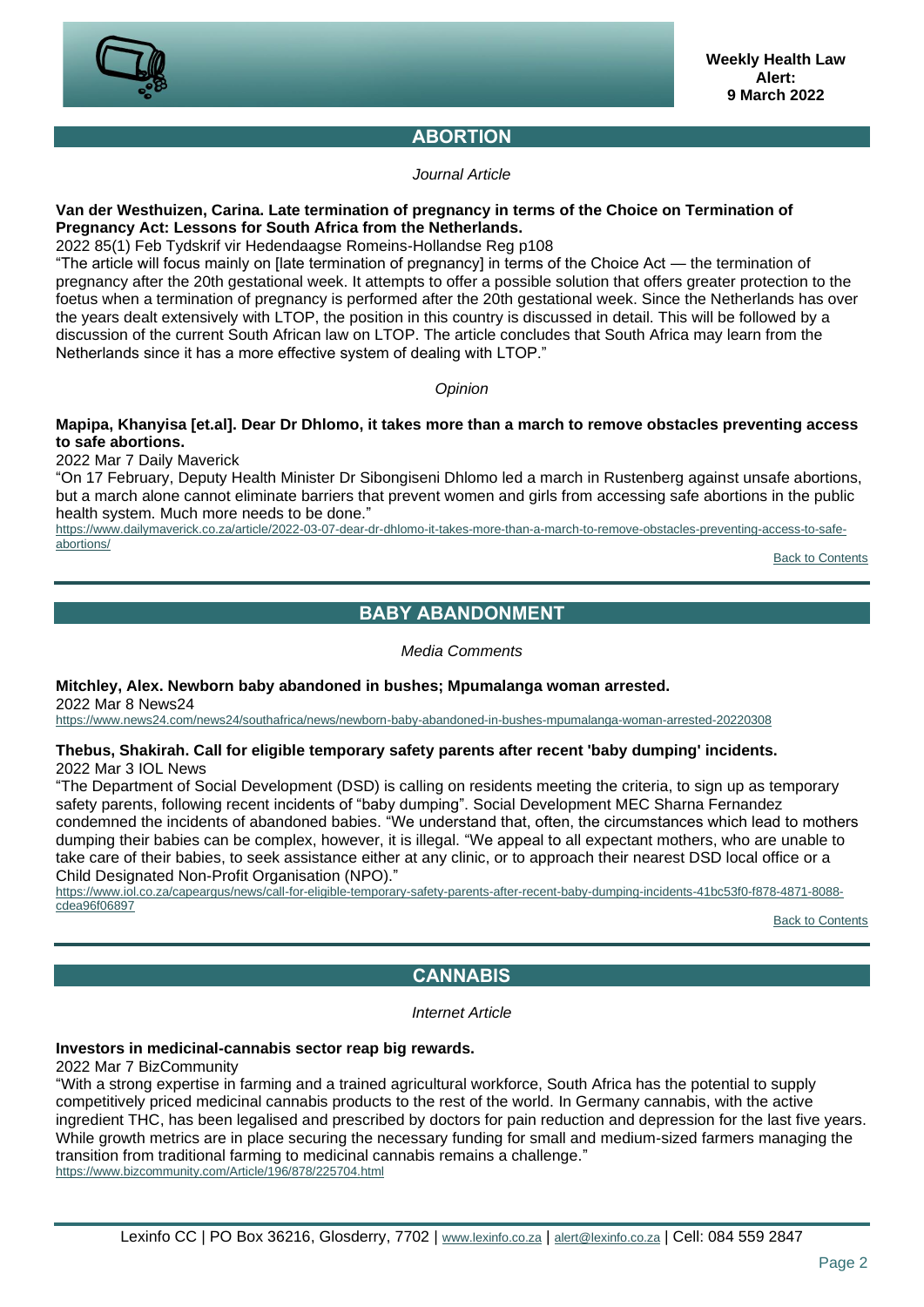

## *Media Comments*

## **Bulbulia, Tasneem. Labat acquires Sweetwater to further cannabis offtake.**

2022 Mar 2 Engineering News

"JSE-listed Labat has concluded an agreement for the acquisition of 80% of shares and claims in Lima Romeo Air, known as Sweetwater, which is a fully operational South African Health Products Regulatory Authority-approved medicinal cannabis cultivation facility in Kenton-on-Sea in the Eastern Cape of South Africa. The R10-million purchase price will be funded through the company's cash resources."

<https://www.engineeringnews.co.za/article/labat-acquires-sweetwater-to-further-cannabis-offtake-2022-03-02>

#### **Silaule, Yvonne. Committee to oversee the development of a cannabis industry in KwaZulu-Natal.** 2022 Mar 3 Engineering News

"he KwaZulu-Natal executive council has approved the Provincial Cannabis Committee to oversee the development of the industry in the province. Premier Sihle Zikalala made the announcement on March 1. This follows shortly after President Cyril Ramaphosa announced during the State of the Nation Address that KwaZulu-Natal will lead in this new frontier of economic development. In his speech, Ramaphosa highlighted that the hemp and cannabis sector had the potential to create more than 130 000 new jobs and said that South Africans already had experience farming cannabis."

<https://www.engineeringnews.co.za/article/committee-to-oversee-the-development-of-a-cannabis-industry-in-kwazulu-natal-2022-03-03>

## **Venter, Zelda. Concourt to hear arguments for decriminalisation, use of cannabis by children.** 2022 Mar 3 IOL News

"The Constitutional Court will hear arguments on Thursday, for the decriminalisation of the possession and use of cannabis by children. In 2020, the Johannesburg High Court declared provisions of the Drugs and Drug Trafficking Act unconstitutional in so far as they criminalise the possession and use of cannabis by children."

<span id="page-2-0"></span>[https://www.iol.co.za/pretoria-news/news/concourt-to-hear-arguments-for-decriminalisation-use-of-cannabis-by-children-49138c36-9b59-4e2f-9ebe](https://www.iol.co.za/pretoria-news/news/concourt-to-hear-arguments-for-decriminalisation-use-of-cannabis-by-children-49138c36-9b59-4e2f-9ebe-ca4553dea446)[ca4553dea446](https://www.iol.co.za/pretoria-news/news/concourt-to-hear-arguments-for-decriminalisation-use-of-cannabis-by-children-49138c36-9b59-4e2f-9ebe-ca4553dea446)

[Back to Contents](#page-0-1)

# **COVID-19**

## **Corruption**

*Internet Article*

## <span id="page-2-1"></span>**SIU, Digital Vibes to go before tribunal.**

2022 Mar 8 ENCA

"The Special Investigating Unit, Digital Vibes, and others are set to go before the Special Tribunal on Tuesday. This after evidence showing the respondents benefited from transactions between Digital Vibes and the Health Department. The SIU found that an R150-million tender was awarded to Digital Vibes unlawfully." <https://www.enca.com/news/covid-19-corruption-siu-digital-vibes-go-tribunal>

## **Hospitals**

## *Internet Article*

## <span id="page-2-2"></span>**Evans, Jenni. These are the new Covid-19 hospital visiting rules for Western Cape govt hospitals.**

2022 Mar 1 News24

"Hospital visitation rules have been relaxed at Western Cape government hospitals. The health department feels that the end of the fourth wave of Covid-19 allows visits from loved ones again.

There are still rules regarding masks, washing hands and touching."

<span id="page-2-3"></span><https://www.news24.com/news24/southafrica/news/these-are-the-new-covid-19-hospital-visiting-rules-for-western-cape-govt-hospitals-20220301>

## **Lockdown Restrictions**

*Internet Articles*

**Austria lifts all domestic COVID-19 restrictions on March 5.** 

2022 March 2 Schengen Visa Info News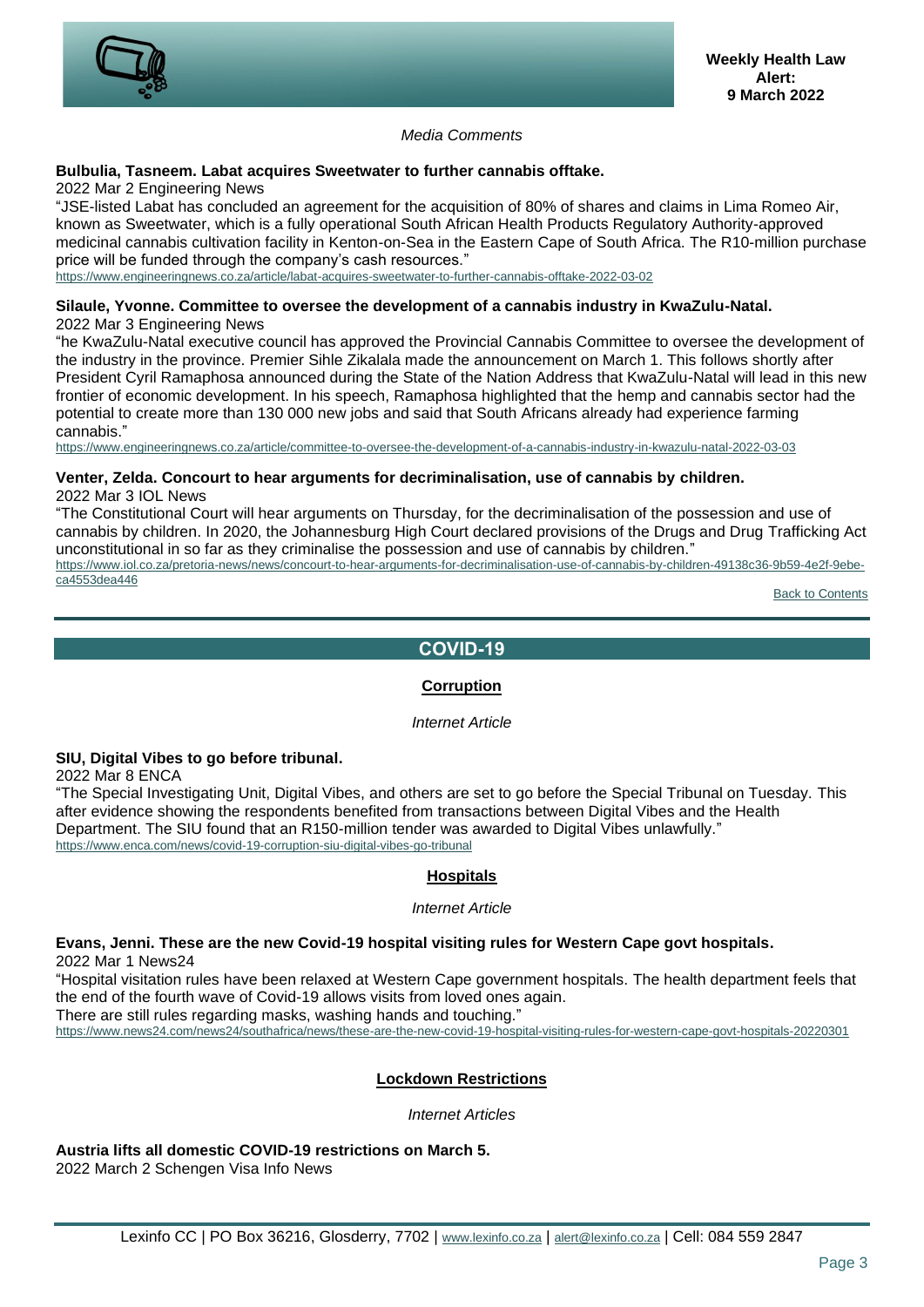

"Starting from this Sunday, March 5, travellers, as well as citizens of Austria, will no longer be required to follow COVID-19 protective measures. It has been explained that the only measure that will remain in place is wearing FFP2 masks when accessing public transport and essential shops."

<https://www.schengenvisainfo.com/news/austria-lifts-all-domestic-covid-19-restrictions-on-march-5/>

## **Covid-19 mandates lifted even as cases climb.**

2022 March 2 GlobalData Healthcare

"Numerous states and countries have begun lifting Covid-19 mandates despite an increase in the number of deaths due to the virus."

<https://www.pharmaceutical-technology.com/comment/covid-19-mandates-lifted-cases-climb/>

#### *Media Comments*

## **Rall, Se-Anne. 4 Reasons why the DA thinks it's 'high time' to scrap Covid-19 restrictions.** 2022 Mar 7 IOL

"The DA's John Steenhuisen is calling for an end to all Covid-19 restrictions. This following reports that the country could be in for one more 'My fellow South Africans' family meeting in the coming days." [https://www.iol.co.za/news/covid19/4-reasons-why-the-da-thinks-its-high-time-to-scrap-covid-19-restrictions-e860a667-9b5f-488a-a1e7-](https://www.iol.co.za/news/covid19/4-reasons-why-the-da-thinks-its-high-time-to-scrap-covid-19-restrictions-e860a667-9b5f-488a-a1e7-a2774292fe40)

[a2774292fe40](https://www.iol.co.za/news/covid19/4-reasons-why-the-da-thinks-its-high-time-to-scrap-covid-19-restrictions-e860a667-9b5f-488a-a1e7-a2774292fe40)

#### **Qukula, Qama. Karim: SA ready to remove most Covid-19 measures, including outdoor mask-wearing.** 2022 Mar 6 Cape Talk

<span id="page-3-0"></span>"Public health expert Prof Salim Abdool Karim says South Africa has reached a point where a new Covid-19 strategy is needed. Prof Karim believes that SA is ready to drop outdoor mask-wearing and other public health measures." <https://www.capetalk.co.za/articles/440310/karim-sa-ready-to-remove-most-covid-19-measures-including-outdoor-mask-wearing>

## **Mask Mandates**

## *Media Comment*

## **Turkey scraps mask requirement as COVID-19 pandemic eases.**

2022 Mar 2 Daily Sabah With Agencies

"Health Minister Fahrettin Koca revealed late Wednesday that Turkey is scrapping the outdoor mask requirement as the COVID-19 pandemic eases thanks to the country's vaccination efforts." <https://www.dailysabah.com/turkey/turkey-scraps-mask-requirement-as-covid-19-pandemic-eases/news>

#### *Media Release*

## **Mask rules to be re-examined.**

2022 Mar 4 ENCA

"The Department of Health is looking into whether South Africans can stop wearing masks in public.Health Minister Joe Phaahla says that his department has been listening to various experts and will present options to the president within the next two weeks."

<span id="page-3-1"></span><https://www.enca.com/news/covid-19-watch-mask-rules-be-re-examined>

## **State of Disaster**

*Media Comments*

# **Maeko, Thando. Health department to suggest that new regulations replace state of disaster.**

2022 Mar 4 Business Live

"The health department intends to propose new regulations that will replace the Covid-19 regulations as set out in the national state of disaster when the national coronavirus command council meets within the coming week. Health minister Joe Phaahla says the proposed amendments include changing travel requirements that could make it easier and cheaper to travel safely...

[https://www.businesslive.co.za/bd/national/health/2022-03-04-health-department-to-suggest-that-new-regulations-replace-state-of-disaster/](https://www.businesslive.co.za/bd/national/health/2022-03-04-health-department-to-suggest-that-new-regulations-replace-state-of-disaster/%20%20(Subscription)  [\(Subscription](https://www.businesslive.co.za/bd/national/health/2022-03-04-health-department-to-suggest-that-new-regulations-replace-state-of-disaster/%20%20(Subscription) Required)

## **No reason why stadiums shouldn't open tomorrow – Prof Madhi.**

2022 Mar 5 The Citizen

"Only a limited number of vaccinated spectators are allowed into stadiums, according to level 1 lockdown regulations. Wits University professor of vaccinology Shabir Madhi has urged government to speed up its efforts to reopen sport activities across the country."

<https://www.citizen.co.za/news/covid-19/3041470/state-of-disaster-stadium-protest-5-march-2022/>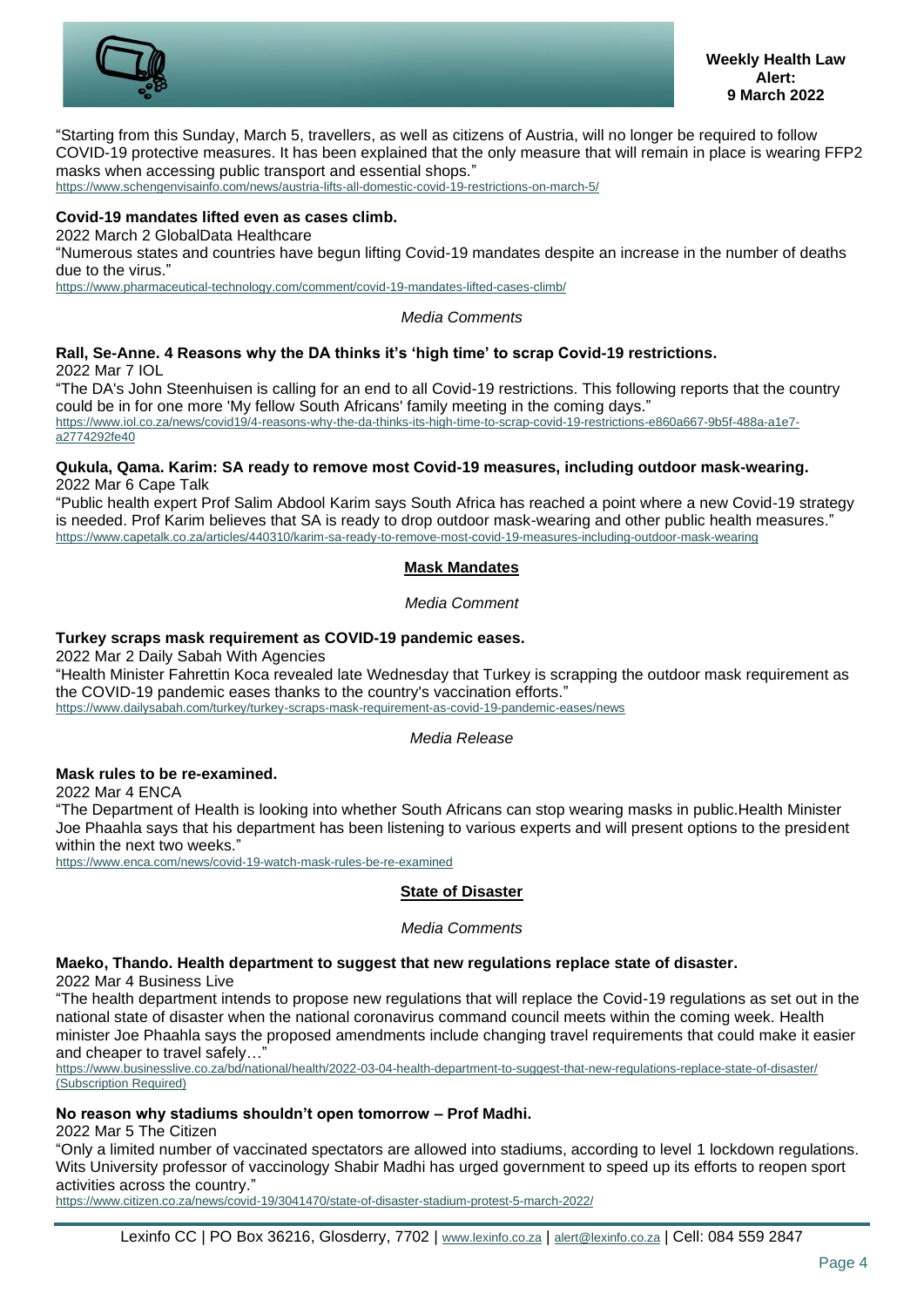

## *Media Release*

# **Mulder, Connie. ANC govt to oppose application to lift state of disaster – Solidarity.**

2022 Mar 7 Politics Web

<span id="page-4-0"></span>"Movement says govt wants to keep the state of disaster in place due to their own inability to get regulations in place". <https://www.politicsweb.co.za/politics/government-to-oppose-application-to-lift-state-of->

## **Strategy for Future Outbreaks**

*Media Comment*

#### **Reuters. White House readies roadmap for future Covid-19 outbreaks, seeks funding. (USA)** 2022 Mar 3 Daily Maverick

"Top U.S. health officials on Wednesday laid out a national blueprint to manage COVID-19 going forward, vowing to prepare for any new variant outbreaks without shutting down schools and businesses and calling for additional funding from Congress."

<span id="page-4-1"></span><https://www.dailymaverick.co.za/article/2022-03-03-white-house-readies-roadmap-for-future-covid-19-outbreaks-seeks-funding/>

## **Tobacco Ban**

*Internet Article*

# **Rabkin, Franny. Lockdown tobacco ban was justified, government tells Supreme Court.**

2022 March 3 Times Live

<span id="page-4-2"></span>"Tobacco ban in court: The government argues that 'in a situation of evolving scientific knowledge, and with infection numbers rising and likely to continue to do so, it had to take a cautious approach' and ban smoking." <https://www.timeslive.co.za/news/south-africa/2022-03-03-lockdown-tobacco-ban-was-justified-government-tells-supreme-court/>

## **Travel**

*Internet article*

## **Parks, Peter. US warns against Hong Kong travel over COVID rules, child separations.**

2022 Mar 3 ENCA

"The United States warns citizens against travelling to Hong Kong, citing the risk of children being separated from parents as the Chinese city imposes controversial Covid isolation policies. The State Department upgraded Hong Kong to its highest "Do Not Travel" warning "due to COVID-19 related restrictions, including the risk of parents and children being separated"."

<span id="page-4-3"></span><https://www.enca.com/news/us-warns-against-hong-kong-travel-over-covid-rules-child-separations>

[Back to Contents](#page-0-1)

# **COVID-19 VACCINE**

## **Intellectual Property**

*Internet Article* 

## <span id="page-4-4"></span>**Sguazzin, Antony. Moderna on collision course with SA and WHO on vaccine patents.**

2022 Mar 4 Business Live

"The pharmaceutical company is set to clash with the government over patent claims that could threaten the continent's access to Covid-19 jabs."

<span id="page-4-5"></span><https://www.businesslive.co.za/bloomberg/news/2022-03-04-moderna-on-collision-course-with-sa-and-who-on-vaccine-patents/>

## **Mandatory Vaccinations**

*Internet Article*

**Khumalo, Zandile. High court dismisses application for interim interdict against vaccine mandate at Rhodes University.**

2022 Mar 2 News24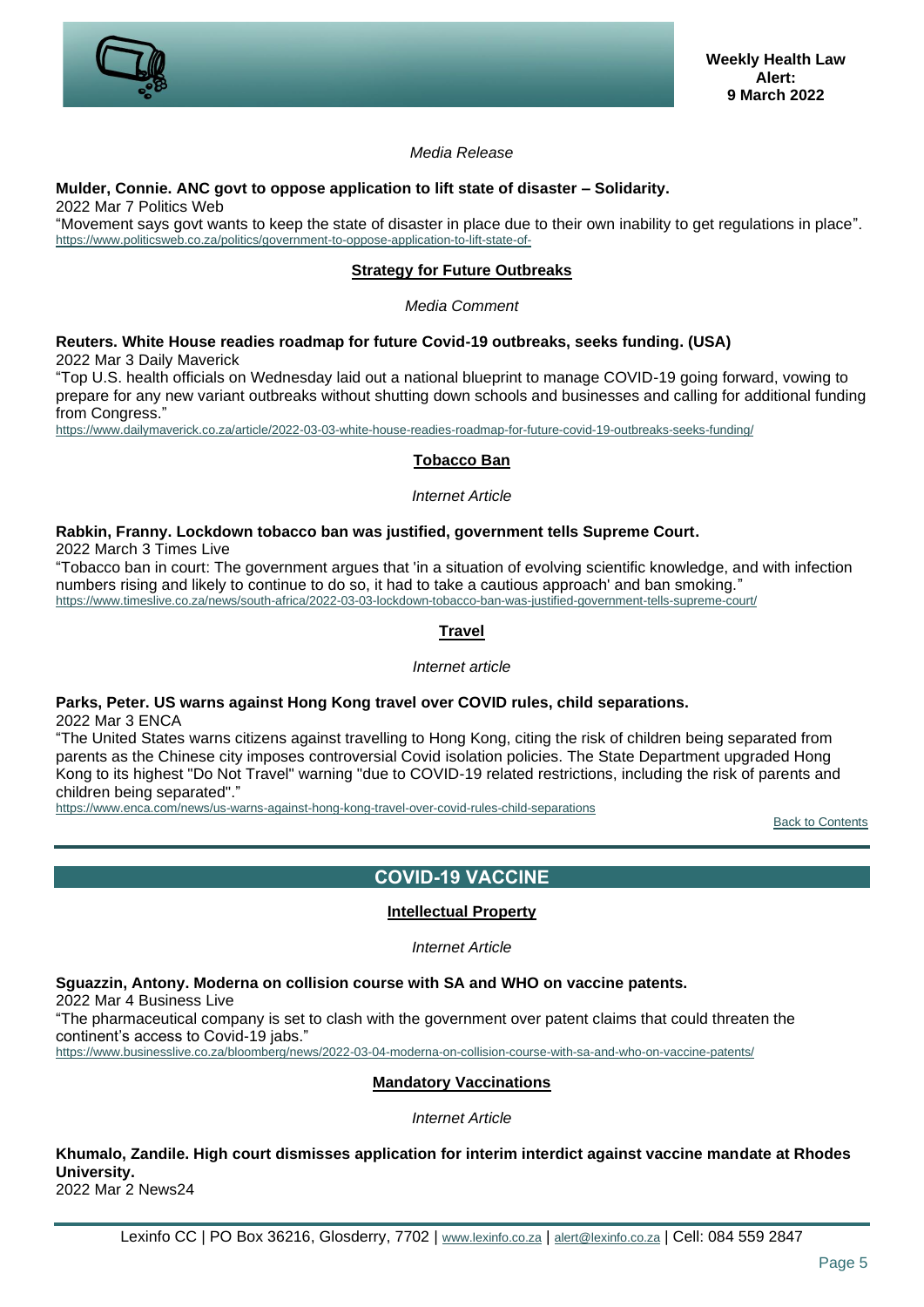

"The high court dismissed the suit against the vaccine mandate at Rhodes University. This decision came to light on Wednesday. This means that staff, students and visitors must be vaccinated as part of the varsity's safe return to campus protocol."

[https://www.news24.com/news24/southafrica/news/high-court-dismisses-application-for-interim-interdict-against-vaccine-mandate-at-rhodes](https://www.news24.com/news24/southafrica/news/high-court-dismisses-application-for-interim-interdict-against-vaccine-mandate-at-rhodes-university-20220302)[university-20220302](https://www.news24.com/news24/southafrica/news/high-court-dismisses-application-for-interim-interdict-against-vaccine-mandate-at-rhodes-university-20220302)

## **Retief, Chanel. Virus. Vaccines. And vacillations: vaccine mandates… and why everyone is talking about it.**  2022 Mar 2 Forbes Africa

"As Covid-19 variants surge across the world, so does the contentious concomitant conversation: should countries and companies make vaccines mandatory? Politicians are faced with both increasing pressure and protests against the impending policy around the world. South Africa too has had its share of raging debates around this issue. In a nationwide address in November last year, just as Omicron was making a grand appearance, President Cyril Ramaphosa announced that "the government has set up a task team to undertake broad consultations on making vaccination mandatory for specific activities and locations"."

<https://www.forbesafrica.com/focus/2022/03/02/virus-vaccines-and-vacillations-vaccine-mandates-and-why-everyone-is-talking-about-it/>

## **Stohr, Greg. Fail for US school workers seeking Covid vaccine exemption on religious grounds***.* 2022 Mar 7 Business Live

"In February, New York City fired more than 1,400 unvaccinated workers, most of them department of education employees."

<https://www.businesslive.co.za/bloomberg/news/2022-03-07-fail-for-us-school-workers-seeking-covid-vaccine-exemption-on-religious-grounds/>

## *Media Comment*

## **Mokhoali, Veronica. UASA issues Universities with ultimatum over COVID vaccine policies.** 2022 Mar 7 EWN

"The organisation, which represents students and staff in universities across the country, is preparing a class-action lawsuit against several institutions over what it called the 'irrational, medically unjustified, and unlawful COVID19 vaccination policy'."

<https://ewn.co.za/2022/03/07/uasa-issues-universities-with-ultimatum-over-covid-vaccine-policies>

## *Internet Article*

## **Ngema, Thobeka. SA has spent R6 billion on Covid-19 vaccine procurement to date, says health minister.** 2022 Mar 1 IOL

"In addition, Phaahla had to explain the legal provisions the department relied on to enjoy the exclusive rights to procure vaccines from approved suppliers."

[https://www.iol.co.za/dailynews/news/sa-has-spent-r6-billion-on-covid-19-vaccine-procurement-to-date-says-health-minister-916d4ce5-265f-4d84](https://www.iol.co.za/dailynews/news/sa-has-spent-r6-billion-on-covid-19-vaccine-procurement-to-date-says-health-minister-916d4ce5-265f-4d84-a16f-3417cdff3a48) [a16f-3417cdff3a48](https://www.iol.co.za/dailynews/news/sa-has-spent-r6-billion-on-covid-19-vaccine-procurement-to-date-says-health-minister-916d4ce5-265f-4d84-a16f-3417cdff3a48)

**[Back to Contents](#page-0-1)** 

# **DEATH CERTIFICATES**

*Media Comment*

<span id="page-5-0"></span>**Dlamini, Palesa. Home affairs graft: student's life in limbo, three years after fraudulent death certificate was issued to cash a funeral policy.**

2022 Mar 8 News24

[https://www.news24.com/citypress/news/home-affairs-graft-students-life-in-limbo-three-years-after-fraudulent-death-certificate-was-issued-to-cash](https://www.news24.com/citypress/news/home-affairs-graft-students-life-in-limbo-three-years-after-fraudulent-death-certificate-was-issued-to-cash-a-funeral-policy-20220308)[a-funeral-policy-20220308](https://www.news24.com/citypress/news/home-affairs-graft-students-life-in-limbo-three-years-after-fraudulent-death-certificate-was-issued-to-cash-a-funeral-policy-20220308) (Subscription Needed)

**[Back to Contents](#page-0-1)** 

# **EMPLOYMENT**

*Journal Article*

<span id="page-5-1"></span>**Naidoo, Moksha. Employment law update – An employee is handed a red card for his actions:** *[Woolworths](http://www.saflii.org/za/cases/ZALAC/2021/49.pdf)  [\(Pty\) Ltd v Commission for Conciliation, Mediation and Arbitration and Others](http://www.saflii.org/za/cases/ZALAC/2021/49.pdf)* **(PA12/2020) [2021] ZALAC 49; [\[2022\] 3 BLLR 296 \(LAC\) \(10 December 2021\).](http://www.saflii.org/za/cases/ZALAC/2021/49.pdf)** 2022 Mar De Rebus p33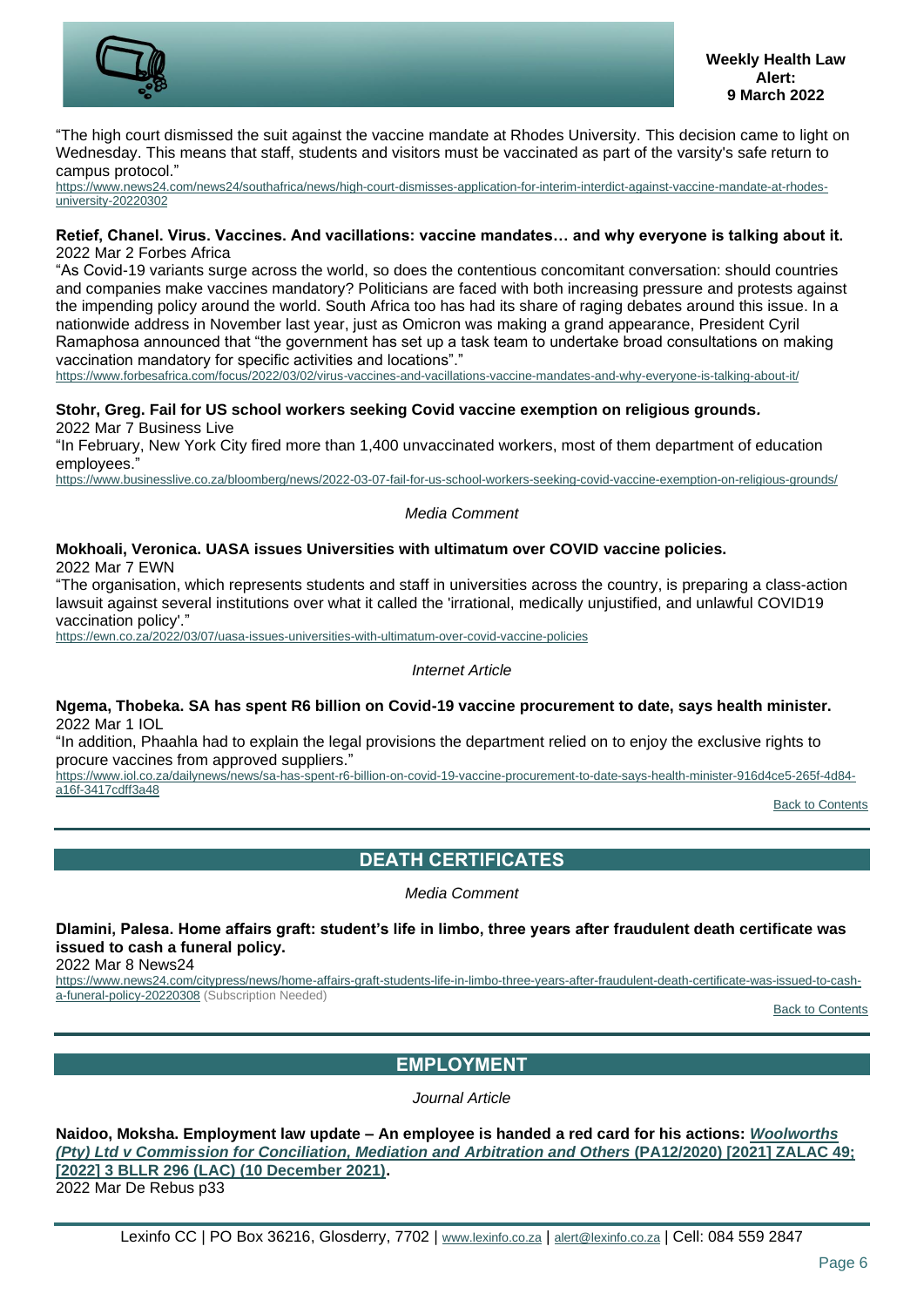

"On the morning of 9 June 2018, the employee called his manager informing him that he had taken ill and would not be attending work that day. However, later the very same day, the employee travelled an hour to watch a rugby match… The employee was charged and dismissed for gross misconduct in that he abused the employer's sick leave policy, which conduct if left undetected, could have resulted in the employee claiming his wages when he was not entitled to sick leave."

<https://www.derebus.org.za/employment-law-update-an-employee-is-handed-a-red-card-for-his-actions/>

## *Law Firm Article*

## **Van Wyk, Hassan. ConCourt rules on 2018 public service wage deal: No clear way forward to unscramble the proverbial "egg".**

2022 Mar 1 ENSafrica

"On 28 February 2022, the Constitutional Court handed down judgment in *[National Education Health and Allied](http://www.saflii.org/za/cases/ZACC/2022/6.pdf)  [Workers Union v Minister of Public Service and Administration and Others](http://www.saflii.org/za/cases/ZACC/2022/6.pdf)* – a matter that dealt with the State's refusal to honour a wage agreement it concluded with a number of trade unions for employees in the public service." <https://www.ensafrica.com/news/detail/5322/concourt-rules-on-2018-public-service-wage-de>

*Media Comments*

#### **Pheto, Belinda. 'This has stripped us of our dignity': Gauteng intern doctors in payment snafu.** 2022 Mar 4 Times Live

"The SA Medical Association (Sama) has condemned the nonpayment of medical interns working at state hospitals in Gauteng. Senior doctors at Chris Hani Baragwanath Hospital in Soweto are digging into their own pockets to assist the interns who have not been paid. Sama spokesperson Dr Mzukwa Mvuyisi applauded the senior doctors for their good deeds but said the interns are employed and should be paid their salaries."

<https://www.timeslive.co.za/news/south-africa/2022-03-04-this-has-stripped-us-of-our-dignity-gauteng-intern-doctors-in-payment-snafu/> **See also:**

• **Seloho, Matshepo. Human Rights, Law and Ethics committee Gauteng branch chairperson Dr Mark Human reflects on interns not getting their pay. – In:** 2022 Mar 7 702 News.

"Human Rights, Law and Ethics committee Gauteng branch chairperson Dr Mark Human says it is shocking that for the second month in a row at least nine interns have not received their salaries. This speaks to a total lack of capacity at the Gauteng Department of Health, and the department has had years to plan as medical student numbers are fixed from second or third year, he says."

<https://www.702.co.za/articles/440334/gauteng-medical-interns-not-being-paid-due-to-lack-of-planning-by-department>

[Back to Contents](#page-0-1)

## **FOOD**

*Media Comment*

## <span id="page-6-0"></span>**Qukula, Qama. South African food products should come with warnings, researchers argue.**

2022 Mar 7 Cape Talk News

"Researchers and dieticians have called on SA to introduce mandatory nutrition warning labels on packaged foods. Proposed food warning labels could read: "high in sugar", "high in salt" or "high saturated fat" on the front of the packaging. Health journo Laura López González says most consumers aren't making informed food choices. Dietician Vhonani Mufamadi says consumers make healthier choices when they know about the nutritional composition of foods."

<span id="page-6-1"></span><https://www.capetalk.co.za/articles/440355/south-african-food-products-should-come-with-warnings-researchers-argue>

[Back to Contents](#page-0-1)

# **GENDER**

## *Media Comment*

## **Texas court temporarily halts investigation of transgender minor.**

2022 Mar 3 IOL News

"A court in Texas on Wednesday ordered the suspension of a probe into the parents of a transgender 16-year-old girl under a legal opinion that deemed transitioning procedures as tantamount to child abuse. Last week, Governor Greg Abbott instructed the Texas Department of Family and Protective Services (DFPS) to investigate instances of minors receiving "sex change procedures," which he argued "constitute child abuse under existing Texas law."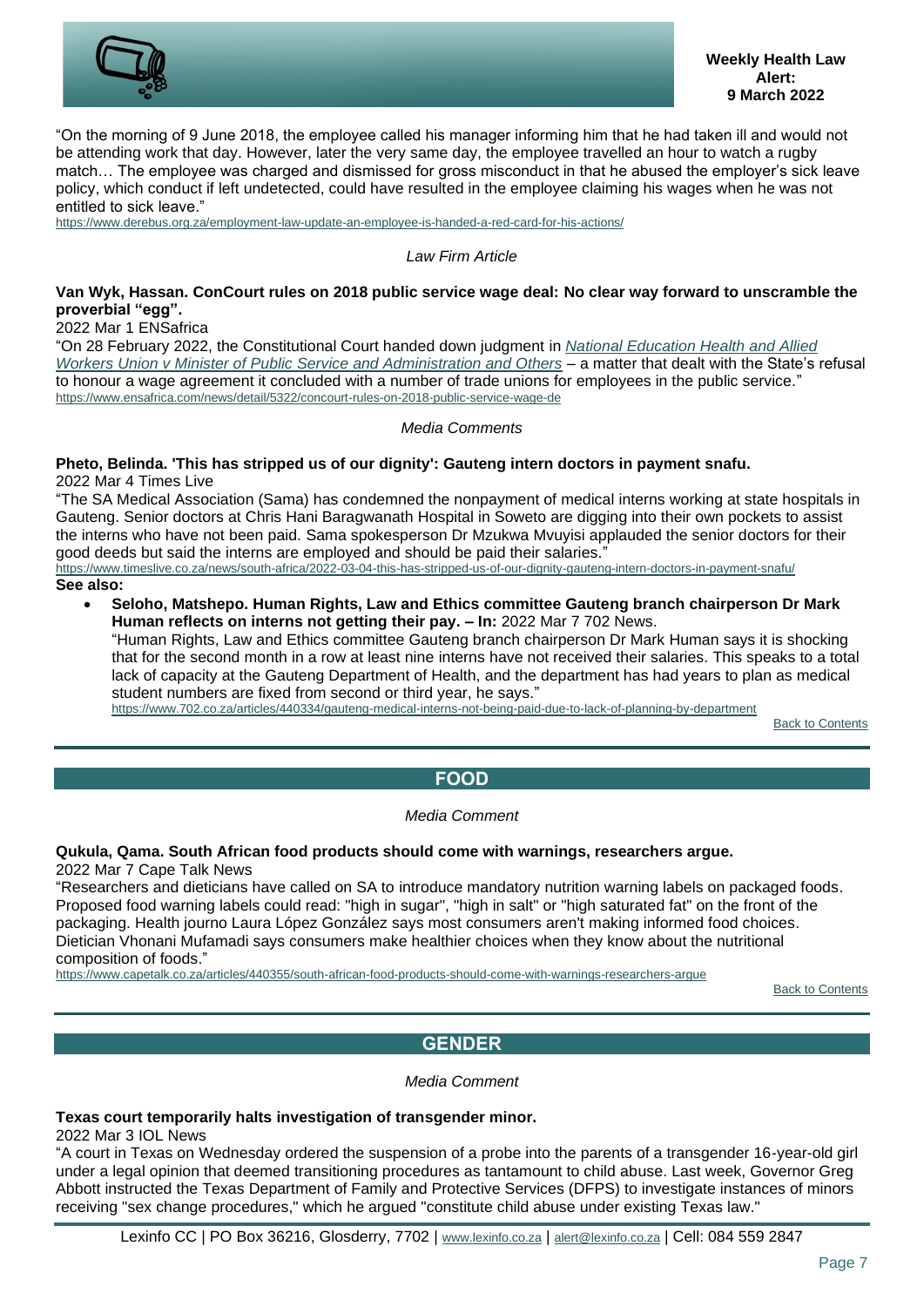

<span id="page-7-0"></span><https://www.iol.co.za/news/world/texas-court-temporarily-halts-investigation-of-transgender-minor-d05e2bcd-351d-4d5d-ba32-0e50be6dcb2f> [Back to Contents](#page-0-1)

# **HEALTH PROFESSIONALS**

*Government Gazette*

**Health Professions Act 56 of 1974** Regulations relating to the qualifications for the registration of Dental Assistants: Amendment. GN1838 GG 46000 p192 4Mar2022 <https://bit.ly/3KkPMVr>

*Media Comment*

## **Kgosana, Rorisang. Doctors rally against registration fee increases.**

2022 Mar 7 The Citizen

"Doctors have resorted to signing a petition to try and stop the Health Professions Council of South Africa (HPCSA) from yet again increasing registration fees, as they now have to fork out an additional 13%, but claim the council is never available to assist them. The HPCSA has again increased registration fees but unlike the 15% increase imposed on only the medical and dental board, the new fees for this year apply to all boards, including dieticians, psychologists, emergency care practitioners, occupational therapists and optometrists." <https://www.citizen.co.za/news/south-africa/health/3041913/doctors-rally-registration-fee-increase/>

**[Back to Contents](#page-0-1)** 

# **HEALTH SERVICES**

*Journal Article*

## <span id="page-7-1"></span>**Slabbert, M. and Labuschaigne, M. Doctors' fees for private health care: A legal perspective.**

2022 85(1) Feb Tydskrif vir Hedendaagse Romeins-Hollandse Reg p33

"The focus of this article is on private health care only. Legislation considered addresses, generally, how a doctor may, or should, charge for treatment — the Health Professions Act, the National Health Act, and the Consumer Protection Act. In this article we are concerned with the statutory position relevant to the fees charged by doctors, and not with the ethical duty on doctors to discuss their fees prior to treating a patient…"

## *Media Comments*

## **Chabalala, Jeanette. Angelo Agrizzi wants corruption case struck from the roll.**

2022 Mar 2 News24

"It is clear that I, as the applicant, am suffering severe prejudice in relation to the stress and anxiety of waiting for the State to determine as to whether or not, in view of my chronic medical condition... they will be proceeding with the charge. In his application, Agrizzi also stated that the matter had been adjourned on various occasions to give the State an opportunity to have him medically examined to ascertain whether he was fit to stand trial. He added that his legal representative had been requesting the medical examinations since last year."

<https://www.news24.com/news24/southafrica/news/angelo-agrizzi-wants-corruption-case-struck-from-the-roll-20220302>

## **Khumalo, Sandile and Nqunjana, Alfonso. Urgently fix and reopen Charlotte Maxeke Academic Hospital - Defend Our Democracy.**

2022 Mar 6 News24

<https://www.news24.com/news24/southafrica/news/urgently-fix-and-reopen-charlotte-maxeke-academic-hospital-defend-our-democracy-20220306>

## **Mtembu, Xolile. Directors of a Pretoria hospital have outstanding returns and tax debt of R52 million, says Sars.**

2022 Mar 2 IOL News

"The directors of the Louis Pasteur Hospital in Pretoria have outstanding returns and a tax debt of R52 million, according to a statement from the South African Revenue Service (Sars). Sars said the assets owned by the hospital's two directors, Dr Zulu Mkhabele and Dr Mevis Ponde, who are diagnostic radiologists, have been seized by the Sheriff of the High Court."

[https://www.iol.co.za/business-report/entrepreneurs/directors-of-a-pretoria-hospital-have-outstanding-returns-and-tax-debt-of-r52-million-says-sars-](https://www.iol.co.za/business-report/entrepreneurs/directors-of-a-pretoria-hospital-have-outstanding-returns-and-tax-debt-of-r52-million-says-sars-45cdc81b-7a19-4098-a139-49f64f91f322)[45cdc81b-7a19-4098-a139-49f64f91f322](https://www.iol.co.za/business-report/entrepreneurs/directors-of-a-pretoria-hospital-have-outstanding-returns-and-tax-debt-of-r52-million-says-sars-45cdc81b-7a19-4098-a139-49f64f91f322)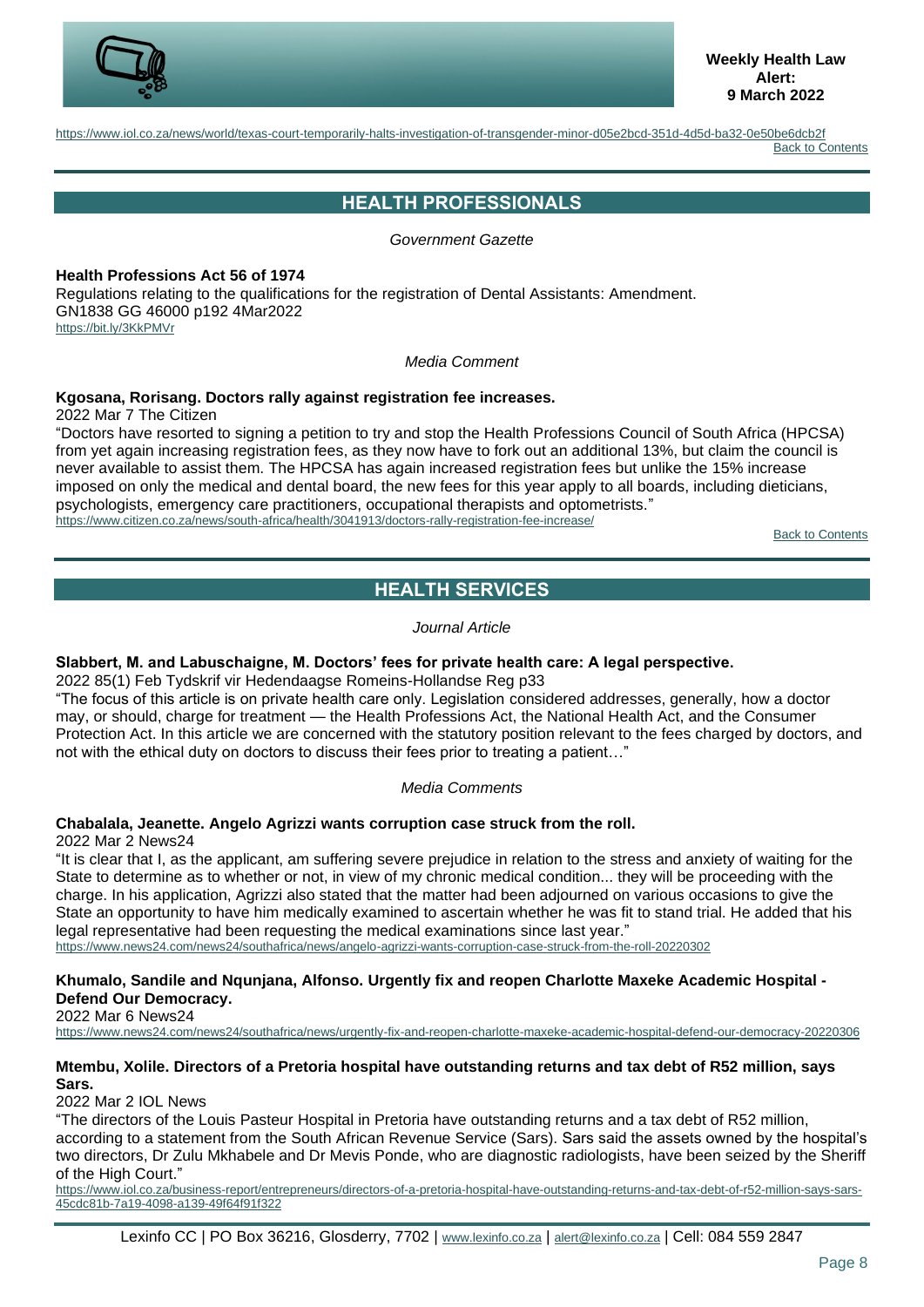

## **Qoyo, Ntsikelelo. Health and education take biggest slice of Eastern Cape budget.**

2022 Mar 8 Herald Live

"The Eastern Cape's health and education departments will receive the lion's share of the provincial government's R87.8bn 2022/2023 budget. This was revealed by finance MEC Mlungisi Mvoko on Tuesday when he delivered his budget speech at the Bhisho legislature. The education department is due to receive R38bn while the health department will get R27bn. "The 2022 medium-term main policy priorities are economic recovery and fiscal consolidation, as we tread these uncharted territories," he said.

<https://www.heraldlive.co.za/news/2022-03-08-health-and-education-take-biggest-slice-of-eastern-cape-budget/>

## **R2 billion plus of DoD fraud, corruption and irregular expenditure under the spotlight.**

2022 Mar 3 Defence Web

"Ample proof the South African military is not exempt from the fraud and corruption permeating many government departments and entities comes from SA National Defence Force (SANDF) Provost Marshal General, Rear Admiral Mokgadi Maphoto…The "big fish", as it were, in Maphoto's presentation was that a report on the ongoing and seemingly disastrous 1 Military Hospital RAMP (repair and maintenance project) is now with the Hawks (Directorate for Priority Crime Investigation). The Military Police investigation continues alongside that of the independent directorate in the SA Police Service (SAPS). R10 million worth of irregular expenditure is being investigated in this instance."

<https://www.defenceweb.co.za/featured/r2-billion-plus-of-dod-fraud-corruption-and-irregular-expenditure-under-the-spotlight/>

## **Ukraine is Europe's 'fastest growing refugee' crisis since World War II.**

2022 Mar 6 IOL News

"The director-general of the World Health Organization, Tedros Adhanom Ghebreyesus, also expressed grave concern at the worsening humanitarian situation. "@WHO has confirmed several attacks on health care in #Ukraine, causing multiple deaths and injuries. Additional reports are being investigated," Tedros tweeted. "Attacks on healthcare facilities or workers breach medical neutrality and are violations of international humanitarian law." <https://www.iol.co.za/news/world/ukraine-is-europes-fastest-growing-refugee-crisis-since-world-war-ii-f470b69b-d99f-4a48-a9ee-c34266bda9c6>

[Back to Contents](#page-0-1)

## **HIV / AIDS**

*Government Gazette*

<span id="page-8-0"></span>**Division of Revenue Act 9 of 2021** Shifting of funds from HIV/AIDS component to the Human Papillomavirus (HPV) component for Limpopo for 2021/22 Financial Year. GN1809 GG 45992 p3 2Mar2022

<https://bit.ly/3Mk8pKZ>

*Media Comment*

#### **Mitchley, Alex. Soldier who allegedly infected his partner with HIV, pleads not guilty to attempted murder.** 2022 Mar 7 News24

[https://www.news24.com/news24/southafrica/news/soldier-who-allegedly-infected-his-partner-with-hiv-pleads-not-guilty-to-attempted-murder-](https://www.news24.com/news24/southafrica/news/soldier-who-allegedly-infected-his-partner-with-hiv-pleads-not-guilty-to-attempted-murder-20220307)[20220307](https://www.news24.com/news24/southafrica/news/soldier-who-allegedly-infected-his-partner-with-hiv-pleads-not-guilty-to-attempted-murder-20220307)

[Back to Contents](#page-0-1)

# **LIFE ESIDIMENI**

*Media Comment*

## <span id="page-8-1"></span>**Nxumalo, Darnell and Perlman, Harriet. Shivering and hungry – the last time Rev Maboe saw his son.**

2022 Mar 4 Daily Maverick

<https://www.dailymaverick.co.za/article/2022-03-04-shivering-and-hungry-the-last-time-rev-maboe-saw-his-son/>

[Back to Contents](#page-0-1)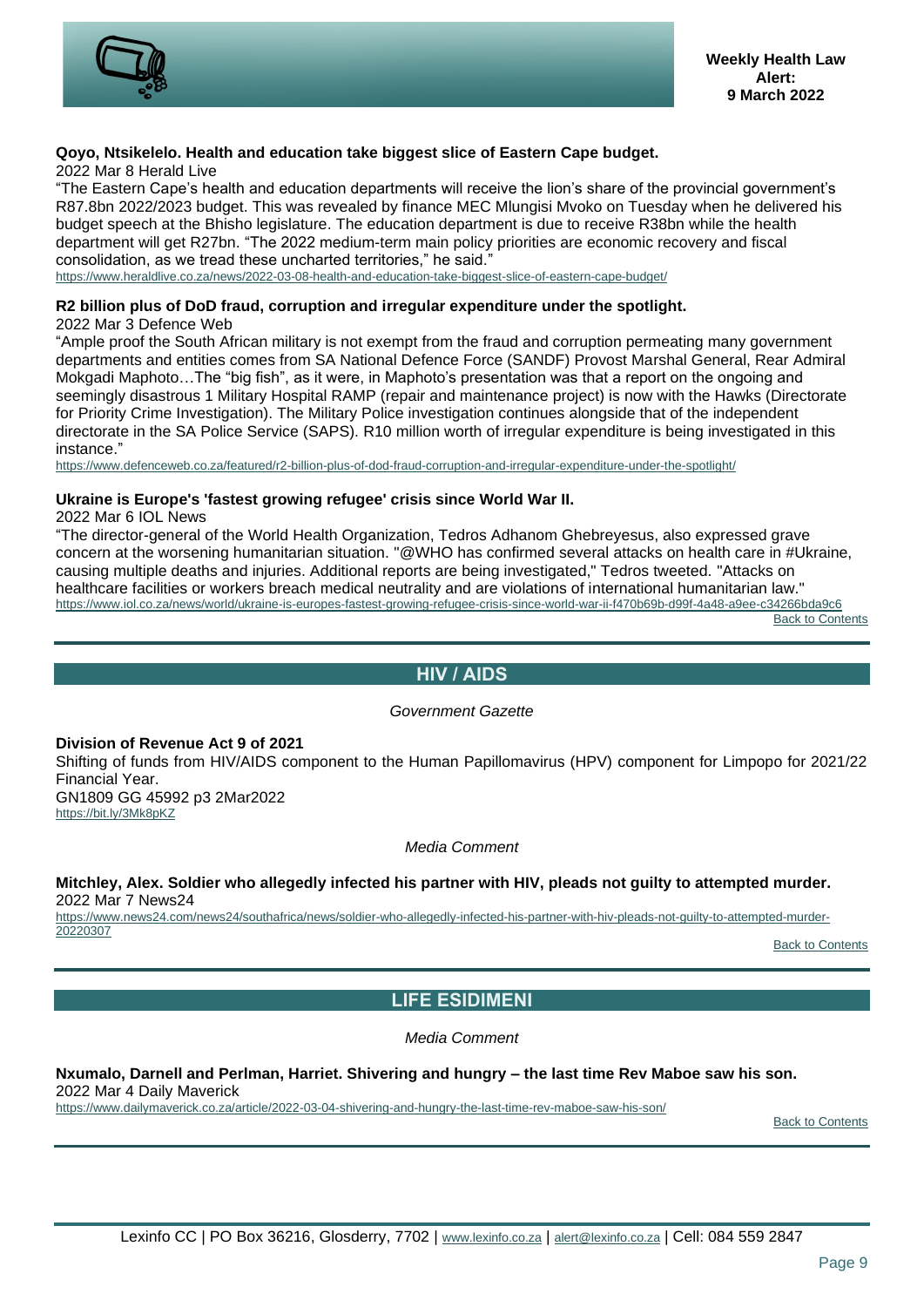

# **MEDICAL AID / INSURANCE**

## **Council for Medical Schemes**

## *Circulars*

## <span id="page-9-1"></span><span id="page-9-0"></span>**Council for Medical Schemes**

⎯ Circular 17 of 2022: Notice to medical schemes regarding annual general members' meetings and trustee elections (4 March 2022).

<https://www.medicalschemes.co.za/download/3617/2022-circulars-current/25341/circular17of2022.pdf> ⎯ Circular 18 of 2022: Statement of cash flows (7 March 2022).

<span id="page-9-2"></span><https://www.medicalschemes.co.za/download/3617/2022-circulars-current/25359/circular18of2022.pdf>

## **Denel**

## *Media Comment*

## **Denel confirms access to medical benefit trust funding.**

2022 March 4 Defence Web

"Denel employees and pensioners need not fear benefits from a company medical trust are in jeopardy following a High Court ruling and a ministerial pronouncement to the effect that the beleaguered State-owned company (SOC) will receive just on a billion Rand…It reads, in part, "the High Court granted an order varying the trust deed of the Denel Medical Benefit Trust (DMBT). The court order was obtained on the application of Denel. The order is one requirement for implementation of the alternative offer in the form of individual annuities to beneficiaries"." <https://www.defenceweb.co.za/featured/denel-confirms-access-to-medical-benefit-trust-funding/>

## **Discovery and Ping An Health Insurance**

*Media Comment*

## <span id="page-9-3"></span>**Visser, Jaco. Discovery's empire building doesn't come cheap.**

2022 March 3 Business Live

"Discovery's Chinese foray has more than a few analysts worried. The sudden slowdown in new business growth at Ping An Health Insurance, in which Discovery holds a 25% stake, unsettled markets last week for the second time in six months..."

<span id="page-9-4"></span><https://www.businesslive.co.za/fm/money-and-investing/2022-03-03-discoverys-empire-building-doesnt-come-cheap/> (Subscription Needed)

## **Long-Delayed Regulatory Framework**

*Media Comment*

# **Kahn, Tamar. Medical schemes regulator dismays sector with another reprieve for health insurers.**

2022 Mar 8 Business Live

"The medical schemes regulator has assured the industry it is intent on finalising a framework for cheap primary healthcare products and opening the market to new entrants, despite granting yet another grace period to rival health insurers. At issue is the creation of a long-delayed regulatory framework for low-cost benefit options, pared-down medical scheme packages that would be exempt from provisions in the Medical Schemes Act that require cover for a much broader basket of care, known as prescribed minimum benefits..."

<span id="page-9-5"></span><https://www.businesslive.co.za/bd/national/health/2022-03-08-medical-schemes-regulator-dismays-sector-with-another-reprieve-for-health-insurers/> (Subscription Needed)

## **National Health Insurance**

*Media Comment*

## **5 new laws planned for South Africa to look out for in the coming months.**

2022 March 4 Business Tech

"South Africa's Parliament is expected to deal with several important pieces of legislation in the coming year, including issues around land expropriation and healthcare…National Health Insurance: Parliament concluded its public hearings on the planned National Health Insurance Bill in February, with consideration of the bill expected to enter the next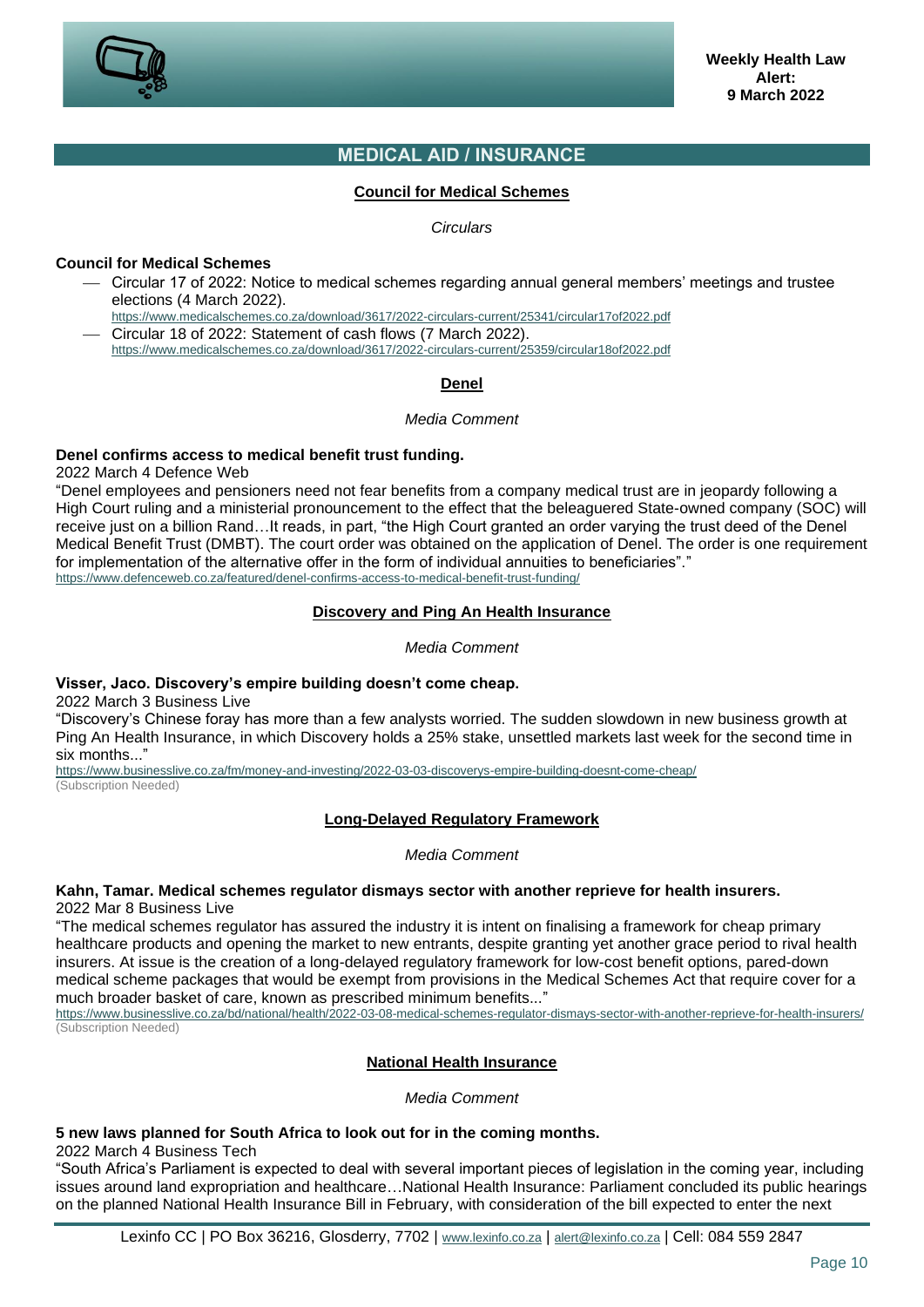

phase. This includes a study tour to the United Kingdom to examine how its national health insurance system works. The National Health Insurance (NHI) is a health financing system designed to pool funds to provide access to quality affordable personal health services for all South Africans based on their health needs, irrespective of their socioeconomic status."

<span id="page-10-0"></span><https://businesstech.co.za/news/government/565048/5-new-laws-planned-for-south-africa-to-look-out-for-in-the-coming-months/>

[Back to Contents](#page-0-1)

# **MEDICAL EDUCATION**

*Media Comment*

## **Naidoo, Mervyn. Foreign medical students fight for their licences.**

2022 Mar 6 IOL News

"A group of foreign doctors who studied medicine in South Africa are contemplating legal action to secure slots on the Department of Health's Internship and Community Service Programme (ICSP). Without the ICSP experience, doctors cannot be granted licences to practise medicine, regardless of their academic qualifications."

<span id="page-10-1"></span><https://www.iol.co.za/sunday-tribune/news/foreign-medical-students-fight-for-their-licences-c0e9a4b2-efa7-4cbd-ad79-c613172e4b35>

**[Back to Contents](#page-0-1)** 

# **MEDICAL NEGLIGENCE**

## **Claims**

*Media Comment*

## <span id="page-10-2"></span>**Fokazi, Siphokazi. It could soon become a lot harder to sue your doctor.**

2022 March 2 Times Live

"Law reforms proposed to cap soaring payouts that are bankrupting provincial health departments. Suing medical professionals would be more difficult under proposals by the SA Law Reform Commission aimed at putting the brakes on spiralling negligence claims..."

<span id="page-10-3"></span><https://www.timeslive.co.za/sunday-times-daily/news/2022-03-02-it-could-soon-become-a-lot-harder-to-sue-your-doctor/> (Subscription Needed)

## **Hidden Twin**

*Media Comment*

## **Spence, Lynn. Mom's agony after 'hidden' twin dies.**

2022 Mar 5 Herald Live

"When doctors terminated a Gqeberha woman's pregnancy because it was high-risk, she thought the pain of losing her first child could not get any worse. That was until three weeks later when she started cramping and birthed her baby's twin in her bathroom at home..."

<span id="page-10-4"></span><https://www.heraldlive.co.za/weekend-post/your-weekend/2022-03-05-moms-agony-after-hidden-twin-dies/> (Subscription Needed)

## **Operation Waiting List**

*Media Comment*

## **Kekana, Ezekiel. Godfrey Thulare was shot in the leg four times. He had to wait two weeks for surgery at a Tshwane hospital.**

2022 Mar 4 GroundUp

""Following a gunshot wound, surgery should ideally be within six hours, but definitely within 24 hours maximum. Most especially if there is a fracture… at least a washout and stabilisation should be performed," said Dr Mark Human, who is Chair of the Gauteng branch of the SA Medical Association (SAMA) and also chairs SAMA's Human Rights, Law and Ethics Committee. "Our country sorely lacks an efficient or effective patient lobby group," said Human. GroundUp's questions to the Gauteng Department of Health, and to officials at the George Mukhari mostly went unanswered."

<span id="page-10-5"></span><https://www.groundup.org.za/article/godfrey-thulare-was-shot-in-leg-four-times-he-had-to-wait-two-weeks-for-surgery-at-tshwane-hospital/>

## **Patient Safety and Clinician Wellbeing**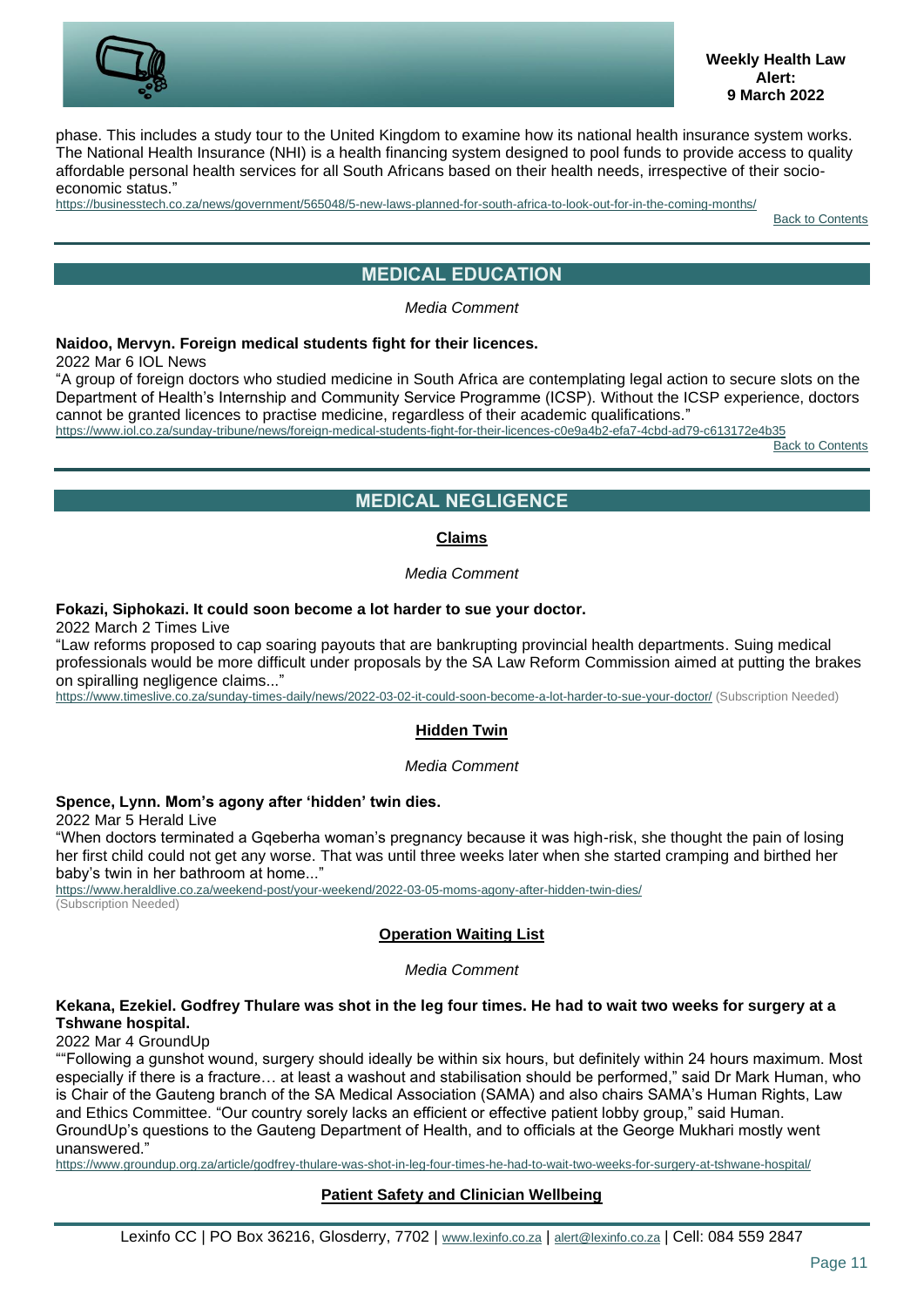

*Internet Article*

#### **MPS launches ambitious research initiative to improve patient safety and clinician wellbeing.** 2022 Mar 2 Medical Protection

"Medical Protection Society (MPS) has today launched the MPS Foundation; a new, global, not-for-profit research initiative to help shape the future of patient safety through the funding of ambitious research. The Foundation will invest in research and analysis, with the key focus being on areas of patient safety and clinician wellbeing – both medical and dental."

[https://www.medicalprotection.org/southafrica/casebook-and-resources/news/news-article/2022/03/02/mps-launches-ambitious-research-initiative](https://www.medicalprotection.org/southafrica/casebook-and-resources/news/news-article/2022/03/02/mps-launches-ambitious-research-initiative-to-improve-patient-safety-and-clinician-wellbeing)[to-improve-patient-safety-and-clinician-wellbeing](https://www.medicalprotection.org/southafrica/casebook-and-resources/news/news-article/2022/03/02/mps-launches-ambitious-research-initiative-to-improve-patient-safety-and-clinician-wellbeing)

[Back to Contents](#page-0-1)

# **MEDICAL PAROLE**

*Media Comment*

## <span id="page-11-0"></span>**Mafolo, Karabo. Zuma acolytes rubbish state capture report findings as 'not worth the paper they are written on'.**

2022 Mar 2 Daily Maverick

""In these circumstances, such 'findings' are obviously not even worth the paper they are written on," said the foundation. It added that in the meantime, Zuma will be consulting his legal team regarding the "appropriate course of action". Zuma had refused to appear before the commission and was subsequently jailed for contempt of court and sentenced to a 15-month term. About two months later, Zuma was out on medical parole. In December 2021, the decision to grant Zuma medical parole was found to be an "unlawful intervention". Zuma is appealing the ruling." <https://www.dailymaverick.co.za/article/2022-03-02-zuma-acolytes-rubbish-state-capture-report-findings-as-not-worth-the-paper-they-are-written-on/>

[Back to Contents](#page-0-1)

# **MEDICINES AND MEDICAL DEVICES**

*Media Comments*

<span id="page-11-1"></span>**Ngema, Thobeka. July unrest looter jailed for six years for stealing a Pharmed Pharmaceuticals vehicle.** 2022 Mar 5 IOL News

[https://www.iol.co.za/dailynews/news/kwazulu-natal/july-unrest-looter-jailed-for-six-years-for-stealing-a-pharmed-pharmaceuticals-vehicle-](https://www.iol.co.za/dailynews/news/kwazulu-natal/july-unrest-looter-jailed-for-six-years-for-stealing-a-pharmed-pharmaceuticals-vehicle-3aa13ee2-9100-4aae-a796-5acf3e967227)[3aa13ee2-9100-4aae-a796-5acf3e967227](https://www.iol.co.za/dailynews/news/kwazulu-natal/july-unrest-looter-jailed-for-six-years-for-stealing-a-pharmed-pharmaceuticals-vehicle-3aa13ee2-9100-4aae-a796-5acf3e967227)

## **Sackler family members to contribute up to \$6 billion in latest agreement to resolve opioid claim.** 2022 Mar 5 IOL News

"Members of the Sackler family, the billionaire owners of Purdue Pharma, reached an agreement to pay up to \$6 billion to resolve lawsuits alleging the OxyContin maker helped fuel the opioid epidemic..."

[https://www.iol.co.za/business-report/international/sackler-family-members-to-contribute-up-to-6-billion-in-latest-agreement-to-resolve-opioid-claim](https://www.iol.co.za/business-report/international/sackler-family-members-to-contribute-up-to-6-billion-in-latest-agreement-to-resolve-opioid-claim-b638b112-c757-44e9-aa44-d7e1c5e6c1e4)[b638b112-c757-44e9-aa44-d7e1c5e6c1e4](https://www.iol.co.za/business-report/international/sackler-family-members-to-contribute-up-to-6-billion-in-latest-agreement-to-resolve-opioid-claim-b638b112-c757-44e9-aa44-d7e1c5e6c1e4)

[Back to Contents](#page-0-1)

# **MENTAL HEALTH**

*Law Firm Article*

## <span id="page-11-2"></span>**Pienaar, Hugo; Cachalia, Asma and Erasmus, Jacques. Developing legal approach to mental health in the workplace:** *Compensation Commissioner v Georgia Badenhorst* **case.**

2022 Feb 28 Cliffe Dekker Hofmeyr

"Mental health and its effect on an individual's functionality has increased in prominence in the last few years. The case of *[Compensation Commissioner v Georgia Badenhorst \[2022\] ZAECGHC 1](http://www.saflii.org/za/cases/ZAECGHC/2022/1.pdf)* touches on the importance of mental health in the workplace and how it has become a significant factor in workplace safety."

[https://www.cliffedekkerhofmeyr.com/en/news/publications/2022/Practice/Employment/employment-alert-28-february-Developing-legal-approach-to](https://www.cliffedekkerhofmeyr.com/en/news/publications/2022/Practice/Employment/employment-alert-28-february-Developing-legal-approach-to-mental-health-in-the-workplace-Compensation-Commissioner-vs-Georgia-Badenhorst-case.html)[mental-health-in-the-workplace-Compensation-Commissioner-vs-Georgia-Badenhorst-case.html](https://www.cliffedekkerhofmeyr.com/en/news/publications/2022/Practice/Employment/employment-alert-28-february-Developing-legal-approach-to-mental-health-in-the-workplace-Compensation-Commissioner-vs-Georgia-Badenhorst-case.html)

[Back to Contents](#page-0-1)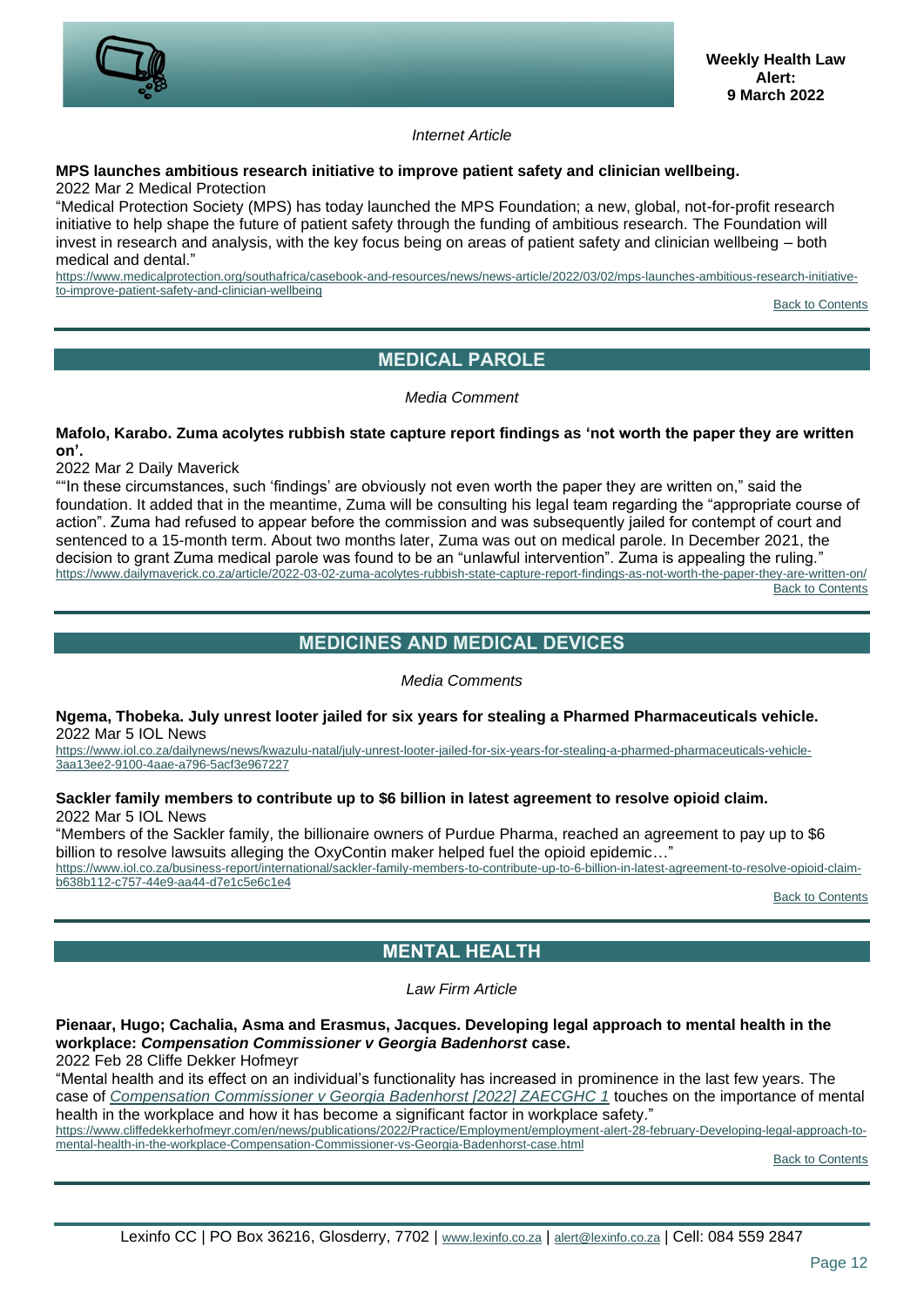

# **OCCUPATIONAL HEALTH**

*Government Gazette*

<span id="page-12-0"></span>**Occupational Diseases in Mines and Works Act 78 of 1973** Increase of pension benefits. GN1839 GG 46000 p194 4Mar2022 <https://bit.ly/3KkPMVr>

*Media Comment*

# **Mabuza, Ernest. Sandu lawyers demand urgent fix to broken air conditioning at defence HQ.**

2022 Mar 4 Sowetan Live

"Lawyers for the SA National Defence Union (Sandu) have written a letter to defence minister Thandi Modise asking for immediate action to be taken to fix the broken air conditioning system at defence headquarters in Tshwane. Sandu said on Friday military staff in their hundreds were expected to work in office temperatures reaching the thirties for several weeks. "This is a direct threat to the occupational health and safety of military staff, especially given that the building is designed in a way that it has no opening windows."

<span id="page-12-1"></span><https://www.sowetanlive.co.za/news/2022-03-04-sandu-lawyers-demand-urgent-fix-to-broken-air-conditioning-at-defence-hq/>

[Back to Contents](#page-0-1)

# **PERSONAL INJURY**

*Case*

## **Van Pletzen v Road Accident Fund (5610/2018) [2022] ZAFSHC 21 (10 February 2022)**

Claim for damages arising from injuries sustained in motor vehicle accident – Determination of quantum of past and future loss of earnings – Discrepancies in plaintiff's evidence casting doubt on contention that, in addition to pension, he had another stream of income generated through chauffeur business and has been unable to work – Claim for damages relating to past and future loss of earnings dismissed – Plaintiff awarded R360 000.00 in respect of general damages.

<http://www.saflii.org/za/cases/ZAFSHC/2022/21.pdf>

*Journal Article*

## **Van Staden, Marius. When is the obvious not so obvious? A discussion on regs 2(1)(b) and 2(2) of the Road Accident Fund Regulations.**

2022 Mar De Rebus p17

"In *[Legal Practitioners Indemnity Insurance Fund NPC v The Minister of Transport and The Road Accident Fund \(GP\)](https://lpiif.co.za/wp-content/uploads/2021/06/LP-INDEMNITY-INSURANCE-FUND-NPC-V-MINISTER-OF-TRANSPORT-ANOTHER-_-CASE-NO.-26286.2020.pdf)* [\(unreported case no 26286/2020, 21-6-2021\)…](https://lpiif.co.za/wp-content/uploads/2021/06/LP-INDEMNITY-INSURANCE-FUND-NPC-V-MINISTER-OF-TRANSPORT-ANOTHER-_-CASE-NO.-26286.2020.pdf) the Gauteng Division of the High Court declared the provisions of regs 2(1)*(b)* and 2(2) of the Road Accident Fund Regulations, 2008… to be inconsistent with the Constitution and invalid, as well as, to the extent that the regulations relate to minors and persons under curatorship, be set aside. The court also declared that s 23(2) of the Act is to be read as 'including minors and persons under curatorship who claim in terms of s 17(1)*(b)* of the Act'… In this article the fundamental reasoning contained in the judgment, will be discussed, and an answer to the question will be proposed."

<https://www.derebus.org.za/when-is-the-obvious-not-so-obvious-a-discussion-on-regs-21b-and-22-of-the-road-accident-fund-regulations/>

*Law Firm Articles*

## **Bracher, Patrick. Insurance contamination exclusion upheld as unambiguous and properly located in policy (US).**

2022 Mar 3 Financial Institutions Legal Snapshot

"Faced with an unambiguous lead contamination exclusion, a damages claimant, alleging personal injury to a child from ingesting lead from the paint in a rented property, unsuccessfully contended that the exclusion was unenforceable because it was allegedly hidden 30 pages into the policy." [https://www.financialinstitutionslegalsnapshot.com/2022/03/insurance-contamination-exclusion-upheld-as-unambiguous-and-properly-located-in](https://www.financialinstitutionslegalsnapshot.com/2022/03/insurance-contamination-exclusion-upheld-as-unambiguous-and-properly-located-in-policy/)[policy/](https://www.financialinstitutionslegalsnapshot.com/2022/03/insurance-contamination-exclusion-upheld-as-unambiguous-and-properly-located-in-policy/)

**Sing, Avyakta and Dias, Jordan.** *[SMS v City of Johannesburg Metropolitan Municipality](http://www.saflii.org/za/cases/ZAGPJHC/2022/55.pdf)* **(9165//2017) [2022] [ZAGPJHC 55 \(11 February 2022\).](http://www.saflii.org/za/cases/ZAGPJHC/2022/55.pdf)**

2022 Feb 27 Schindlers Attorneys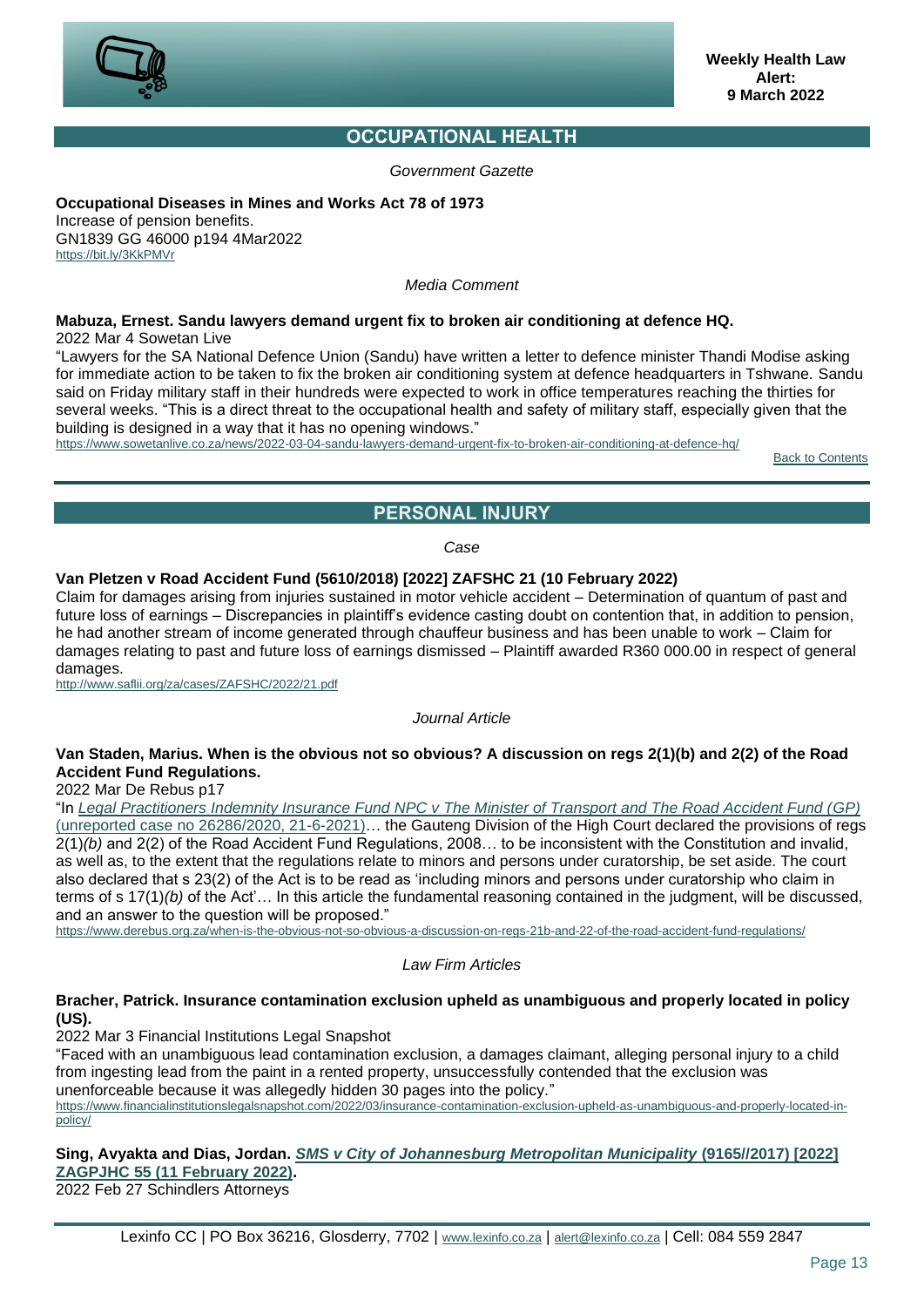

"In her capacity as the mother and natural guardian of the minor child ("B"), the Plaintiff instituted action against the Defendant... According to the Plaintiff, B was allegedly injured when he fell into an exposed manhole on a pavement... The Plaintiff claimed that the Defendant's negligence caused the damage since it was responsible for maintaining the pavement and manhole and ensuring that it did not create a dangerous situation. The Defendant denied that it was negligent in the way claimed, or even that it was negligent at all."

<https://www.schindlers.co.za/municipal-law/sms-v-city-of-johannesburg-metropolitan-municipality-9165-2017-2022-zagpjhc-55-11-february-2022/>

## *Media Comments*

## **Broughton, Tania. High Court cautions curators against "cultural imperialism".**

2022 March 4 GroundUp

"The High Court has cautioned curators bonis not to act imperially and assume they know better when managing the affairs of people entrusted to them. The case involved a woman with a lack of formal education who had a R2.2-million payout after a road accident. She had been presumed incapable of managing such a large estate and her financial choices were disparaged. The judge criticised the curator for not understanding the social context of how she chose to spend her money."

<https://www.groundup.org.za/article/high-court-cautions-curators-against-cultural-imperialism/>

## **Cokayne, Roy. RAF making great strides in its turnaround strategy, claims chair.**

2022 March 7 Moneyweb

"The Road Accident Fund (RAF), which has been technically insolvent since 1981, has made great strides towards addressing its legacy challenges in the two financial years since the launch of its five-year turnaround strategy. This is the view of RAF chair Thembelihle Msibi, who said on Friday that this includes the significant reduction in administrative costs in the fund's 2020/21 financial year, particularly the more than 40% reduction in legal costs to R3.9 billion from R7 billion in the 2018/2019 financial year."

<https://www.moneyweb.co.za/news/south-africa/raf-making-great-strides-in-its-turnaround-strategy-claims-chair/>

## **Government developing new road accident rules in South Africa.**

2022 March 4 Business Tech

"The government is developing new policies to restructure the existing Road Accident Fund (RAF) scheme and how money is paid out… The compensation is to provide relief to those whose livelihoods have been disrupted, or lives lost as a consequence of a crash on the country's roads, said transport minister Fikile Mbalula in a media briefing on Friday (4 March). However, Mbalula noted that the fund has experienced significant fiscal problems in recent years due to costly litigation battles, steep administration costs, and the high number of accidents seen on the country's roads."

<https://businesstech.co.za/news/motoring/565144/government-developing-new-road-accident-rules-in-south-africa/>

## **Makhafola, Getrude. Law firms on warpath against RAF over new payment system.**

2022 March 4 The Citizen

"The law firms that were used to rake in billions in Road Accident Fund claims are up in arms against the new payment mechanism implemented to improve finances and stop corruption, the entity said on Friday. The entity seeks to pay claimants directly through the Road Accident Benefit Scheme Bill (RABS) that is before Parliament's portfolio committee on transport. The new processes haven't been well received by the law firms that lodge claims on behalf of road accident victims."

<https://www.citizen.co.za/news/3041007/law-firms-on-warpath-against-raf-over-new-payment-system/>

## **Nkosi, Ntombi. RAF names and shames law firms that milked it to the tune of billions but paid out little.** 2022 March 7 IOL News

"The Road Accident Fund (RAF) has named law firms that have over the years made a fortune from the entity while poor people who had been injured in accidents get little or no compensation. CEO of the RAF Collins Letsoalo said they were serious about turning around the entity. saying the agency wanted to prioritise victims to be compensated on time."

[https://www.iol.co.za/news/politics/raf-names-and-shames-law-firms-that-milked-it-to-the-tune-of-billions-but-paid-out-little-6a3bd3b7-da2b-4d6a-](https://www.iol.co.za/news/politics/raf-names-and-shames-law-firms-that-milked-it-to-the-tune-of-billions-but-paid-out-little-6a3bd3b7-da2b-4d6a-898f-23d4a991b5c1)[898f-23d4a991b5c1](https://www.iol.co.za/news/politics/raf-names-and-shames-law-firms-that-milked-it-to-the-tune-of-billions-but-paid-out-little-6a3bd3b7-da2b-4d6a-898f-23d4a991b5c1)

## **Watch | RAF denies hiding over R300bn debt.**

## 2022 March 4 eNCA

"The Road Accident Fund (RAF) says it respects and will cooperate with the Auditor-General. This is despite a legal battle over its annual audit. It intends to ask the court to review the audit and set it aside. While the report has not been released, court proceedings show the RAF has liabilities of over R300bn. The fund denies this, saying it only amounts to about R30bn."

<https://www.enca.com/news/raf-denies-hiding-r300bn-debt>

**[Back to Contents](#page-0-1)**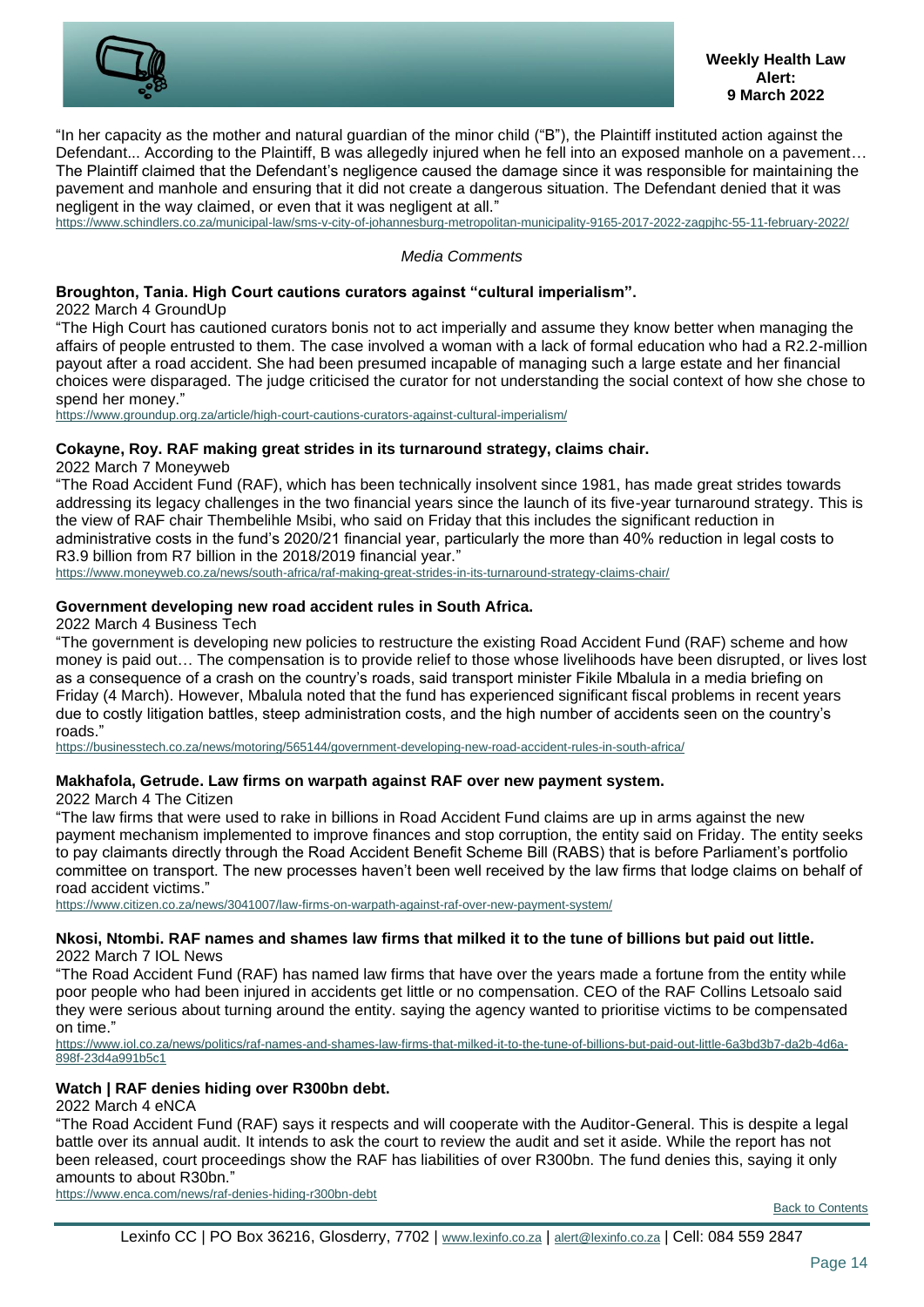

# **PRESCRIPTION**

*Case*

## <span id="page-14-0"></span>**Mdlolose v Doctor Brendan Lyne Medical Practice and Others (18/24079) [2022] ZAGPJHC 54 (1 February 2022)**

Claim for damages pursuant to defendants' alleged unlawful and negligent conduct – Defendant's raising special plea of prescription – Whether granting of order of joinder served to interrupt prescription – Special plea upheld. <http://www.saflii.org/za/cases/ZAGPJHC/2022/54.pdf>

**[Back to Contents](#page-0-1)** 

# **PUBLIC HEALTH**

*Media Comments*

#### <span id="page-14-1"></span>**Burger, Schalk. Enviro dept, organisations support the start of negotiations for a global plastics treaty.** 2022 Mar 3 Engineering News

"South Africa's Department of Forestry, Fisheries and the Environment (DFFE) has welcomed the adoption by United Nations (UN) member States to start negotiations for a global treaty to end plastic pollution. The decision was taken at the UN Environment Assembly (UNEA), in Nairobi, Kenya, this week and the resolution outlines the development of a robust treaty that allows for global rules and obligations across the full life cycle of plastic. This will hold nations, businesses and society accountable for eliminating plastic pollution from the environment."

<https://www.engineeringnews.co.za/article/enviro-dept-organisations-support-the-start-of-negotiations-for-a-global-plastics-treaty-2022-03-03>

## **Pillay, Sarvasan. Fury spills over dumping of illegal oil.**

2022 Mar 8 Rising Sun Chatsworth

"The discovery of an illegal oil dump recently caused outrage in the Welbedacht community, with residents threatening to burn down the property after learning of the health horror next door. The filthy oil, which could be smelt from outside the suspect's property, was allegedly given to the man in exchange for R200 to 300 per load… Councillor for ward 77, Anoop Rampersad, was appalled at the businesses and the homeowner, who allowed for these heinous acts to start and continue, despite the serious health ramifications these may have." <https://risingsunchatsworth.co.za/192620/fury-spills-over-dumping-of-illegal-oil/>

## **Rogers, Guy. D-Day for dire Fish River pollution.**

2022 Mar 5 Herald Live

"The Fish River sewage pollution saga could take a positive new turn — or not — after an order handed down by the high court in Makhanda. The Chris Hani district municipality was ordered by the court in November to deliver a report by March 4 detailing how it would fix the chronic sewage spills which have been negatively affecting the environment and communities in the area since they began in 2019…"

<span id="page-14-2"></span><https://www.heraldlive.co.za/weekend-post/your-weekend/2022-03-05-d-day-for-dire-fish-river-pollution/> (Subscription Needed)

[Back to Contents](#page-0-1)

# **SPORT**

*Media Comment*

## **Isaacson, David. SA stripped of world relay gold medal after Thando Dlodlo bust for doping.**

2022 Mar 8 Times Live

<span id="page-14-3"></span><https://www.timeslive.co.za/sport/2022-03-08-sa-to-lose-world-relays-gold-after-doping-bust/>

[Back to Contents](#page-0-1)

# **TAXATION**

## *Media Comment*

**Mtembu, Xolile. Directors of a Pretoria hospital have outstanding returns and tax debt of R52 million, says Sars.**